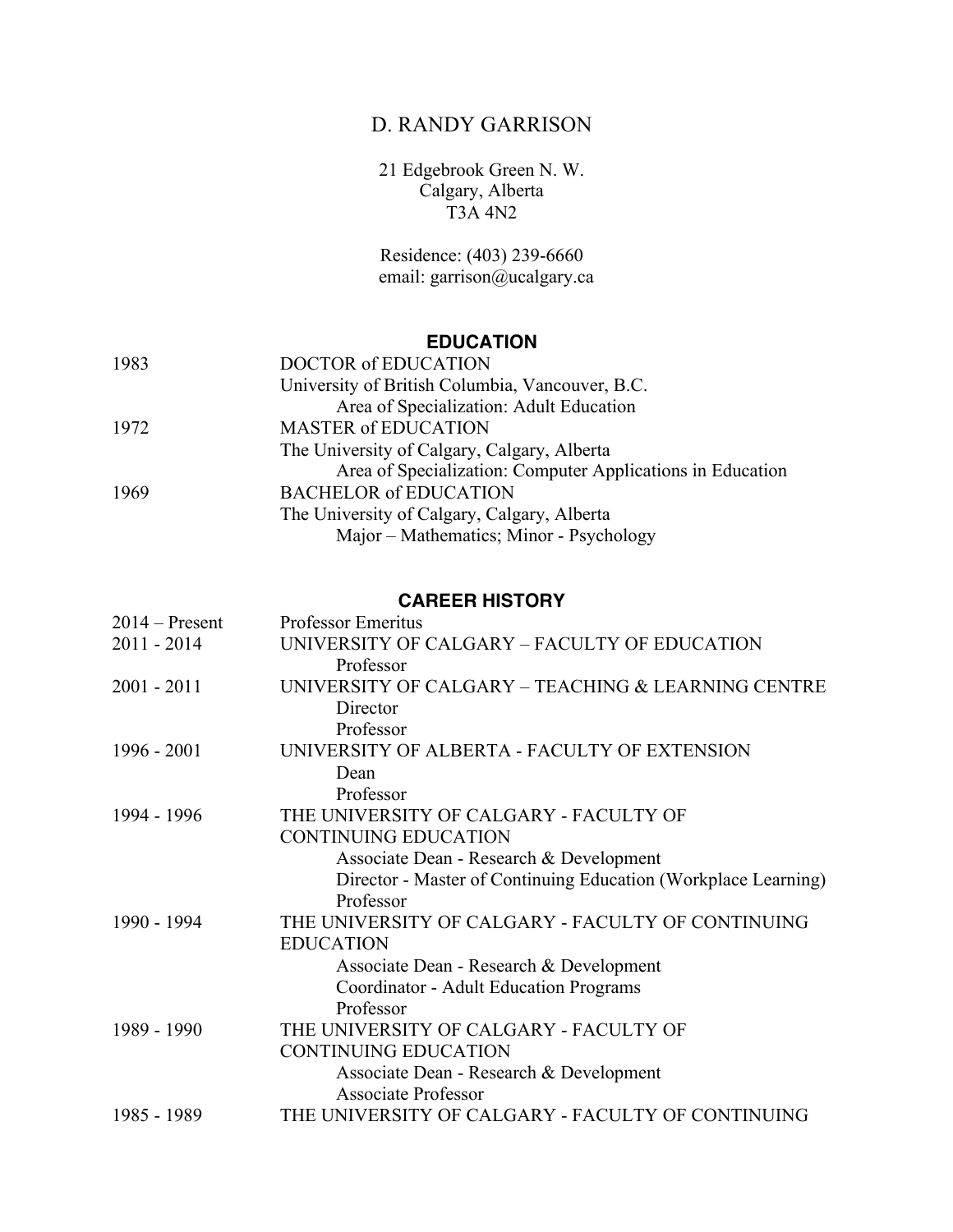|             | <b>EDUCATION</b>                                              |
|-------------|---------------------------------------------------------------|
|             | Director, Distance Education                                  |
|             | <b>Associate Professor</b>                                    |
| 1976 - 1984 | ALBERTA VOCATIONAL CENTRE (Bow Valley College),               |
|             | Department Head, Science, 1983-84                             |
|             | Special Projects Assignment, 1981-83                          |
|             | Major responsibilities consisted of initiating projects in    |
|             | computer-assisted instruction, designing and implementing a   |
|             | computer literacy course, word processing for English         |
|             | composition and developed a more efficient and flexible time- |
|             | table for the high school completion program.                 |
|             | Educational Leave, 1980-81                                    |
|             | Department Head, Science, 1978-80                             |
|             | Supervision of science instructors, curriculum development    |
|             | and budget preparation.                                       |
|             | Instructor, 1976-78                                           |
|             |                                                               |
| 1975-1976   | CALGARY BOARD OF EDUCATION, Calgary, Alberta                  |
|             | Teacher/Math Co-ordinator - Sam Steele Jr. High School        |
| 1969-1975   | STRATHCONA-TWEEDSMUIR SCHOOL, Calgary, Alberta                |
|             | Math/Science Department Head, 1972-75                         |
|             | Staff evaluation and curriculum development.                  |
|             | Teacher, 1969-71                                              |
|             |                                                               |
|             |                                                               |

## **GRANTS/AWARDS**

| Association for Educational Communications and Technology, Division of Distance Learning<br>Book Award $(2^{nd}$ place), 2017.                                 |  |  |
|----------------------------------------------------------------------------------------------------------------------------------------------------------------|--|--|
| Appointed Sloan-C Fellow, November, 2010                                                                                                                       |  |  |
| Canadian Association for University Continuing Education Distinguished Research Award, 2010.                                                                   |  |  |
| Sloan-C Award for Most Outstanding Achievement in Online Learning by an Individual, 2009                                                                       |  |  |
| University Continuing Education Association (USA) Frandson Book Award for <i>Blended Learning</i>                                                              |  |  |
| in Higher Education, 2008.                                                                                                                                     |  |  |
| Canadian Association for Distance Education, Excellence in Research Award, 2005.                                                                               |  |  |
| Canadian Society for Studies in Higher Education Research Award for distinguished contribution                                                                 |  |  |
| to research in higher education, 2004.                                                                                                                         |  |  |
| Social Sciences and Humanities Research Grant (\$61,000). Cleveland-Innes, M., & Garrison, D.                                                                  |  |  |
| R. Higher order learning in online communities of inquiry: Identifying required student<br>adjustment to cognitive, social and teaching presence. (2004-2007). |  |  |
| CFI, Innovation Fund (\$2,000,000 conditional). McFadyen, S., Finn, A., Garrison, D. R.,                                                                       |  |  |
| Einsiedel, B., Haubl, B., & Barret, M. e-Communication Research Centre, 2002.                                                                                  |  |  |
| Social Sciences and Humanities Research INE Grant (\$30,000 for proposal development).                                                                         |  |  |
| Owston, R. et al. (R. Garrison collaborator/participant & theme leader) e-Learning across<br>the professions research network. 2002.                           |  |  |
| Social Sciences and Humanities Research INE Grant (\$50,000 for proposal development).                                                                         |  |  |
| Kaufman, D. et al. (R. Garrison partner). Transformative faculty development through                                                                           |  |  |
| online learning. 2002.                                                                                                                                         |  |  |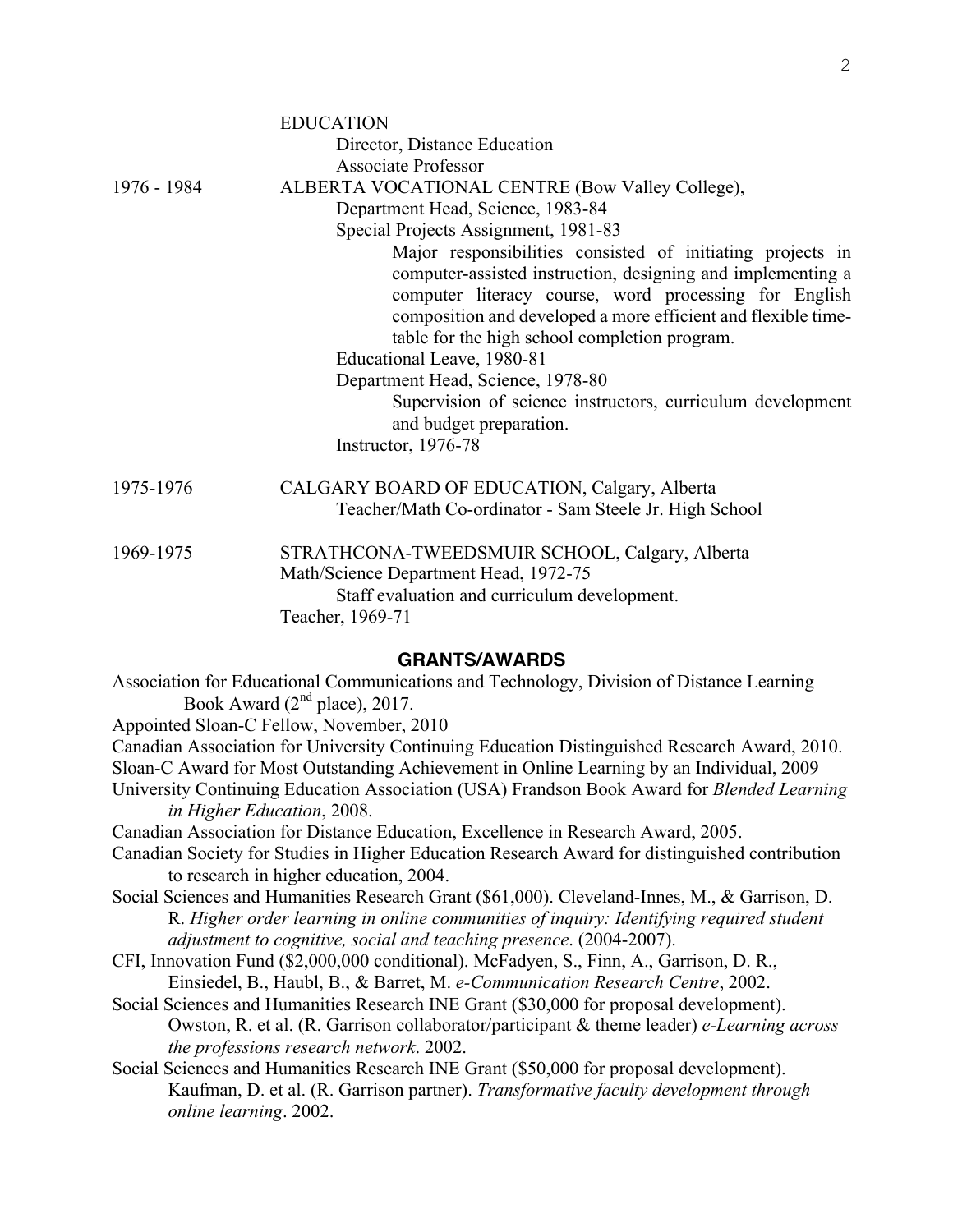- Social Sciences and Humanities Research RDI Grant (\$19,500). Garrison, D. R., Keenan, T. P., Levin, B. & Thompson, G. *A prairie symposium on research on continuing education*. 1999.
- Social Sciences and Humanities Research Grant (\$81,000). Anderson, T. D., Garrison, D. R., & Archer, W. *A study of the characteristics and qualities of text-based computer conferencing for educational purposes*. (1998-2001).
- Canadian Journal of University Continuing Education *Journal Award* (2000) recognizing excellence in an article (Archer, Garrison, Anderson).
- Canadian Regional Award for Outstanding Contributions to Distance Education Instructional Telecommunications Council (An affiliate of the American Association of Community Colleges) (1998).
- Teaching Development Grant, University of Calgary, 1993/94.
- Teaching Development Grant, University of Calgary, 1992/93.
- Charles A. Wedemeyer Publications Award (NUCEA) for *Understanding Distance Education: A Framework for the Future,* 1990.
- Kellogg Fellowship to strengthen contributions and scholarship in adult continuing education as well as participate in seminars on future directions for adult and continuing education, 1988-89.
- Elizabeth Howell Award (NUCEA): Outstanding Scholarly Publications, 1988.
- Killam Resident Fellowship, University of Calgary, 1988.
- American Association of Adult and Continuing Education certificate of service for leadership contributions in adult and continuing education.
- National University Continuing Education Association: Award in recognition of service through scholarly publication, 1987.
- Alberta Advanced Education Innovative Project Grant: Extending audio teleconferencing capabilities with a microcomputer based telewriting system, 1987.
- University of Calgary Research Grant (SSHRC): A study of psychosocial factors associated with first year college student dropout, 1986.
- University of Calgary Research Grant (SSHRC): An inductively generated typology of research approaches in adult education, 1985.
- Social Sciences and Humanities Research Council Doctoral Fellowship, 1981-82.

Educational Research Institute of British Columbia Research Grant, 1981.

### **PROFESSIONAL ACTIVITIES**

- Co-editor, *Internet and Higher Education Special* Issue, 2013, Blended Learning in Higher Education: Policy and Implementation Issues.
- Invited participation in UBC Faculty of Medicine special working group *Electronic community of practice in relation to technology enabled knowledge translation*. Vancouver, April, 2009.
- Technology and Student Success Advisory Board, McGraw-Hill, 2006.
- Advisory Committee member, Centre for Higher Education Research and Development, University of Manitoba, 2004-2008.
- External Reviewer, Division of Continuing and Distance Education, Acadia University (2001).
- Research Affiliate, Centre for Higher Education Research and Development, U of M.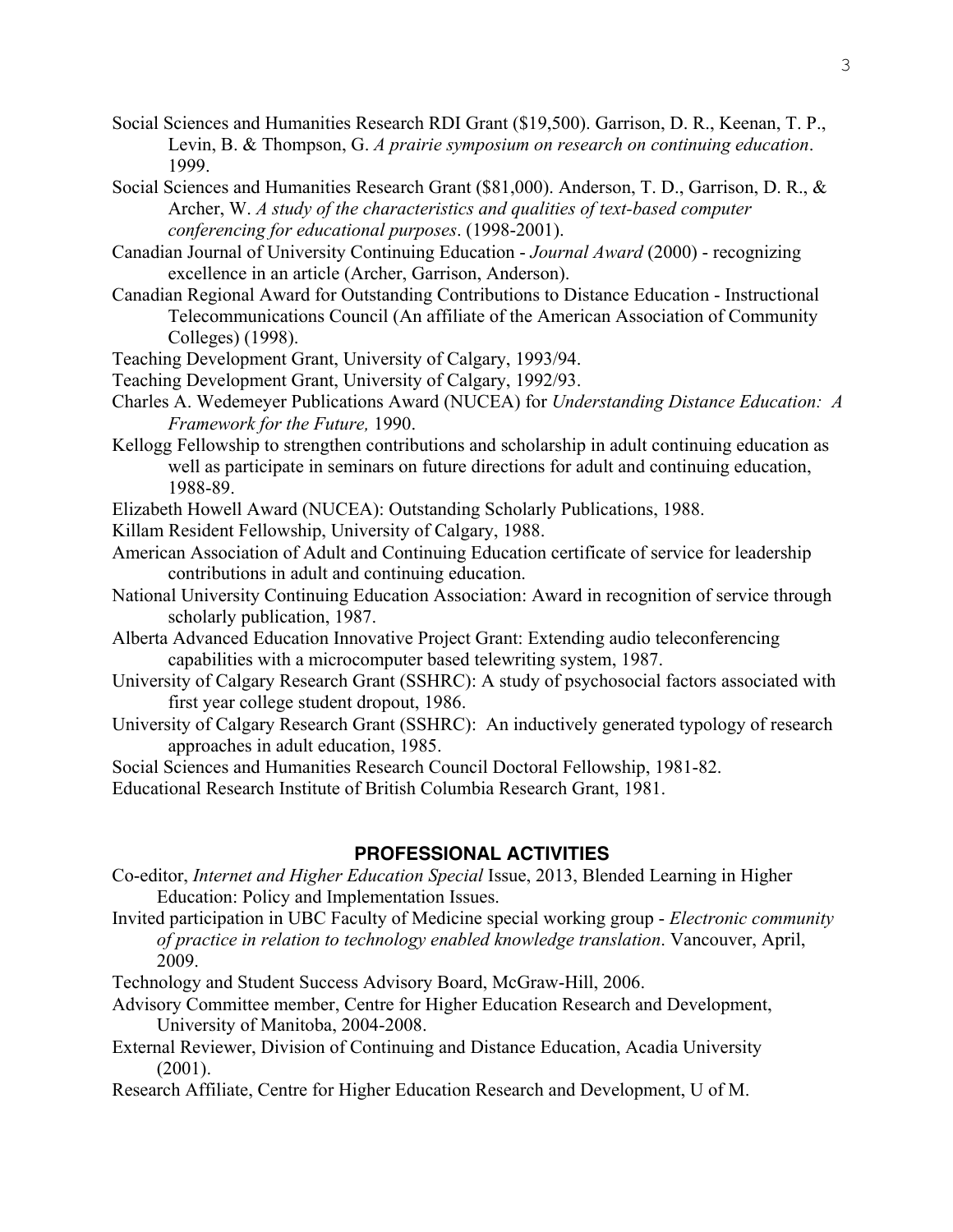- SSHRC Evaluator visit committees (two sites; NALL & WRNET) Strategic Networks in Education and Training; mid-term review (1999/2000).
- Editorial Board, *Journal of Online Learning and Teaching*, (2013 2017)
- Editorial Board, *Journal of Computing in Higher Education*, (2008 2016)
- Editorial Board, *Academy of Management Learning & Education*, (2008 2016).
- Editorial Board, *The Internet and Higher Education* (2000 2018).
- Editorial Review Board, *International Journal for the Scholarship of Teaching and Learning*, (2006-2007)
- Editorial Review Board, *Mountain Rise* (scholarship of teaching & learning), (2005-2007).
- Section Editor, *Journal of Asynchronous Learning Networks*, (2006-2007).
- Consulting Editor, *The Canadian Journal for the Study of Adult Education* (1989-1991; 1998- 2016).
- Consulting Editor, *Journal of Distance Education* (1986 1992; 1998-2007).
- Editorial Board, *International Review of Research in Open and Distance Education* (2000-2006).
- Consulting Editor, *Canadian Journal of University Continuing Education* (1998-2004).
- Consulting Editor, *Adult Education Quarterly* (1987 1993).
- Adjunct Professor: Department of Educational Policy Studies, Faculty of Education, U of A (1996-2001).
- Adjunct Professor: Department of Educational Psychology, Faculty of Education, U of C (1992 1999).
- Adjunct member of the MDE faculty, Athabasca University (1998 present)
- Adjunct faculty member: Department of Educational Policy and Administration, Faculty of Education, U of C (1985 - 1996).
- Developed the Master's in Continuing Education specialising in Learning in the Workplace (1993) Developed Certificate in Adult and Continuing Education (1991)
- President of the Canadian Association for the Study of Adult Education (1989/91)
- Chair, 1990 CASAE Conference Planning Committee (Victoria) (1989/91)
- Kellogg Faculty Seminar (1988).
- Senate Member (U of A) (1996 2001).
- External Affairs Committee Member (U of A) (1996-1998).
- International Committee Member (U of A) (1996 1998).
- Member of Alberta Vocational College Advisory Committee (1992 1996).
- Member of Adult Education Research Conference Planning Committee (Calgary 1988).

#### **PUBLICATIONS**

#### **Books**

- Garrison, D. R. (1989). *Understanding distance education: A framework for the future*. London: Routledge.
- Garrison, D. R. & Shale, D. (Eds.). (1990). *Education at a distance: From issues to practice*. Melbourne, Florida: Krieger.
- Garrison, D. R. (Ed.) (1994). *Research perspectives in adult education*. Melbourne, Florida: Krieger.
- Garrison, D. R., & Archer, W. (2000). *A transactional perspective on teaching-learning: A framework for adult and higher education*. Oxford, UK: Pergamon.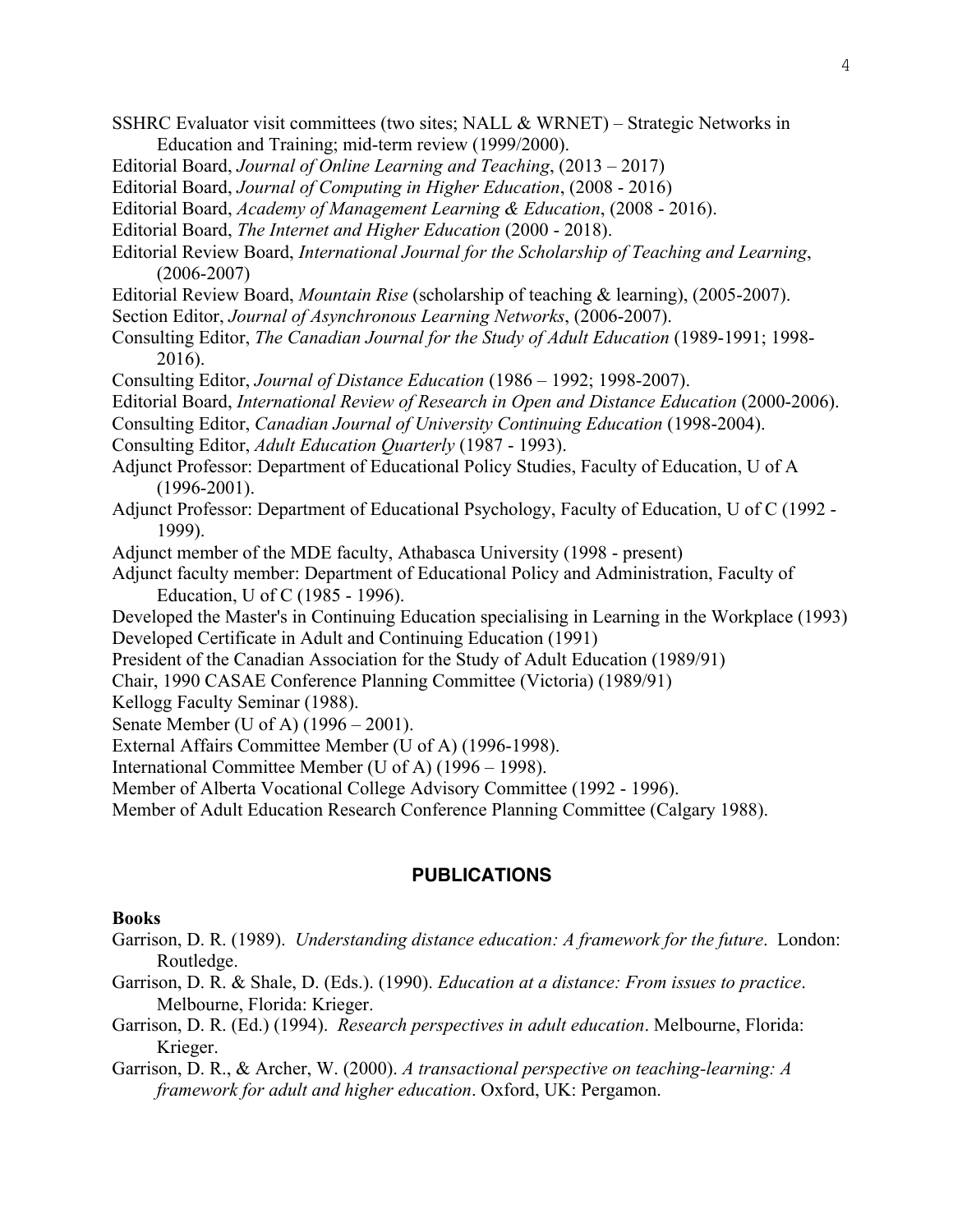- Garrison, D. R., & Anderson, T. (2003). *E-Learning in the 21st century: A framework for research and practice*. London: Routledge/Falmer.
- Garrison, D. R., & Vaughan, N. (2008). *Blended learning in higher education: Framework, principles and guidelines*. San Francisco: Jossey-Bass.
- Cleveland-Innes, M., & Garrison, D. R. (Eds.) (2010). *An introduction to distance education: Understanding teaching and learning in a new era*. London: Routledge.
- Garrison, D. R. (2011). *E-Learning in the 21st century: A framework for research and practice* (2nd edition). London: Routledge/Taylor and Francis.
- Akyol, Z., & Garrison, D. R. (Eds.) (2013). *Educational communities of inquiry: Theoretical framework, research and practice*. Hershey, PA: IGI Global.
- Vaughan, N. D., Cleveland-Innes, M., & Garrison, D. R. (2013). *Teaching in blended learning environments: Creating and sustaining communities of inquiry*. Athabasca, Athabasca University Press.
- Garrison, D. R. (2016). *Thinking Collaboratively: Learning in a Community of Inquiry*. London: Routledge/Taylor and Francis.
- Garrison, D. R. (2017). *E-Learning in the 21st Century: A Community of Inquiry Framework for Research and Practice* (3rd edition). London: Routledge/Taylor and Francis.
- Cleveland-Innes, M., & Garrison, D. R. (Eds.) (2021). *An introduction to distance education: Understanding teaching and learning in a new era* (2nd edition). London: Routledge.
- Vaughan, N. D., Dell, D., Cleveland-Innes, M., & Garrison, D. R. (2023). *Community of Inquiry: Seven principles of blended learning*. Athabasca, Athabasca University Press.
- Cleveland-Innes, M., Stenbom, S., & Garrison, D. R. (Eds.) (2023). *Community of Inquiry applications: Introduction, design, delivery*. London: Routledge/Taylor and Francis.

### **Articles**

- Garrison, R. & Olson, T. (1979). Learning environment and the educationally disadvantaged. *Journal of the Alberta Association for Continuing Education*, 1(1), 16-17.
- Garrison, R. (1982). The microcomputer and CAI in adult education. *Lifelong Learning: The Adult Years,* 5(10), 22-23.
- Garrison, D. R. (1983). Psychosocial correlates of dropout and achievement in high school completion programs. *Alberta Journal of Educational Research*, 29(2), 131-139.
- Garrison, R. (1985).The need for a critical awareness of the discipline of adult education. *Journal of the Alberta Association for Continuing Education*, 13, 9-11.
- Garrison, D. R. & Purves, J. (1985). Designing CAL courseware for adults using an authoring system. *Canadian Vocational Journal,* 20(4)/21(1), 12-14.
- Garrison, D. R. (1985). Predicting dropout in adult basic education using interaction efforts among school and nonschool variables. *Adult Education Quarterly*, 36(1), 25-38.
- Garrison, D. R. (1985). A review of participation theory and research in adult and continuing education. *Canadian Journal of University Continuing Education*, 11(2), 3-16.
- Garrison, D. R. (1985). Three generations of technological innovation in distance education. *Distance Education*, 6(2), 235-241.
- Garrison, D. R. & Krakiwsky, E.J. (1985). An overview of distance continuing education for the surveying and mapping community. *The Canadian Surveyor*, 39(4), 391-400.
- Garrison, D. R. (1986). Implementing lifelong learning: A technological perspective. *Journal of the Alberta Association for Continuing Education*, 14, 15-18.
- Hatfield, P., Garrison, R. & Adams, K. (1986). Audio teleconferencing for the physically disabled. *Open Learning,* 1(2), 51-52.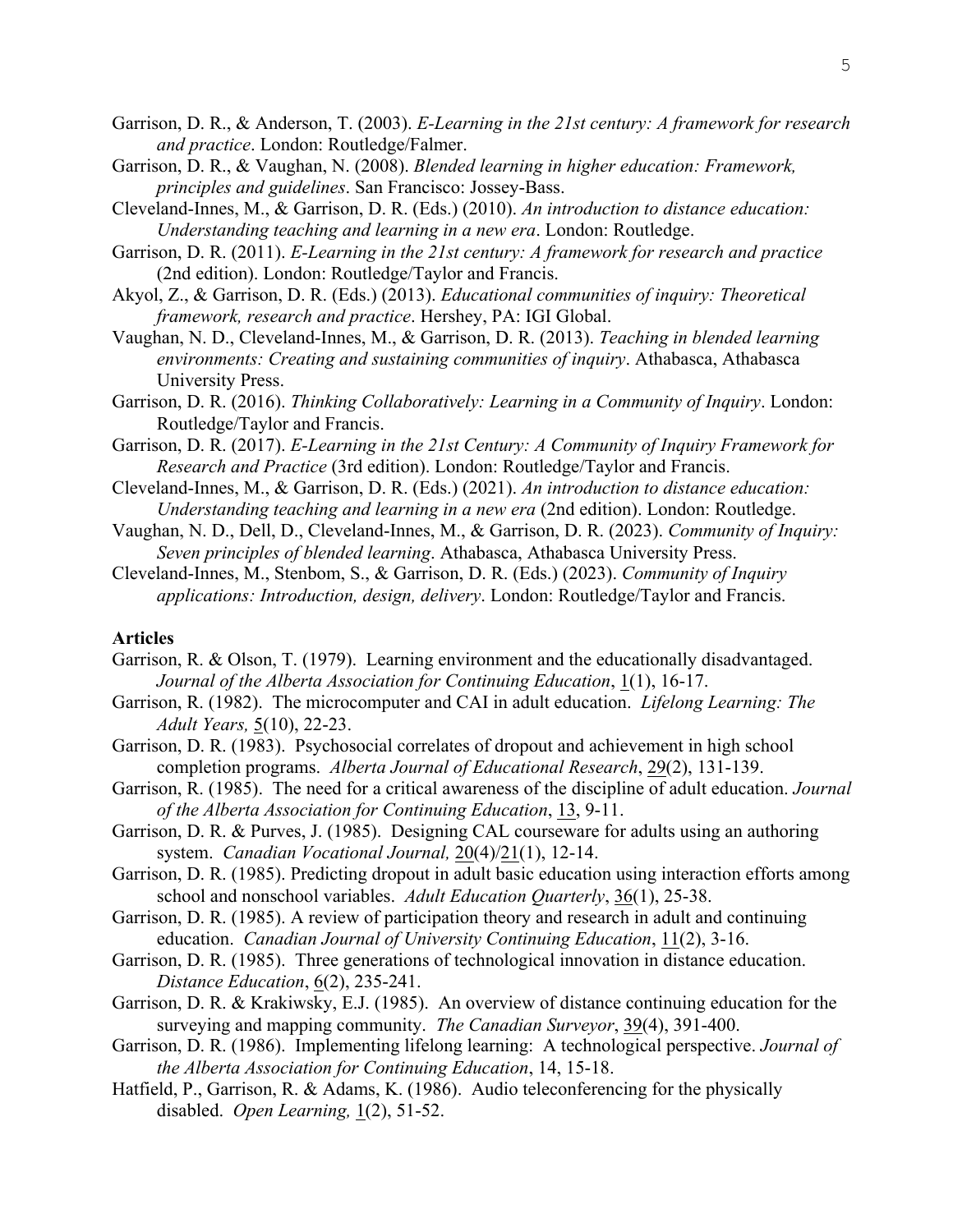- Garrison, D. R. (1986). Multifunction microcomputer enhanced audio teleconferencing: Moving into the third technological generation of distance education, *International Journal of Innovative Higher Education*, 3(1), 26-29.
- Garrison, D. R. (1987). Dropout prediction within a broad psychosocial context: An analysis of Boshier's congruence model. *Adult Education Quarterly*, 37(4), 212-222.
- Garrison, D. R. (1987). Researching dropout in distance education: Some directional and methodological considerations. *Distance Education,* 8(1), 95-101.
- Garrison, D. R. & Shale, D. (1987). Mapping the boundaries of distance education: Problems in defining the field. *The American Journal of Distance Education*, 1(1), 7-13.
- Garrison, D. R. (1987). Self-directed and distance learning: Facilitating self-directed learning beyond the institutional setting. *International Journal of Lifelong Education*, 6(4), 309-318.
- Garrison, D. R. & Baynton, M. (1987). Beyond independence in distance education: The concept of control. *The American Journal of Distance Education*, 1(3), 3-15.
- Garrison, D. R. (1988). A deductively derived and empirically confirmed structure of factors associated with dropout in adult education. *Adult Education Quarterly*, 38(4), 199-210.
- Garrison, D. R. (1988). Andragogy, learner-centredness and the educational transaction at a distance. *Journal of Distance Education,* 3(2), 123-127.
- Garrison, D. R. & Baskett, H. K. (1989). A survey of adult education research in Canada. *The Canadian Journal for the Study of Adult Education*, 3(2), 32-46.
- Garrison, D. R. (1990). Factor structure of variables associated with dropout: A confirmatory study. *The Canadian Journal for the Study of Adult Education*, 4(1), 1-15.
- Kirby, D. M., & Garrison, D. R. (1990). Graduate distance education: A question of communication? *Canadian Journal of University Continuing Education*, 16(1), 25-36.
- Garrison, D. R. (1990). An analysis and evaluation of audio teleconferencing to facilitate education at a distance. *The American Journal of Distance Education*, 4(3), 13-24.
- Garrison, D. R. & Shale, D. (1990). Tilting at Windmills? Destroying Mythology in Distance Education. *ICDE Bulletin*, 24, 42-46.
- Garrison, D. R. (1991). Critical thinking and adult education: A conceptual model for developing critical thinking in adult learners. *International Journal of Lifelong Education*, 10(4), 287- 303.
- Garrison, D. R. & Brook, P. (1991). Co-facilitating an audio teleconferenced graduate course. *ICDE Bulletin*, 26, 52-60.
- Garrison, D. R. (1992). Critical thinking and self-directed learning in adult education: An analysis of responsibility and control issues. *Adult Education Quarterly*, 42(3), 136-148.
- Garrison, D. R.& Brook, P.(1992). Getting it right the first session. *Adult Learning*, 3(6), 25-26.
- Garrison, D. R. (1992). A distance education perspective. *Currents,* 2(2), 3-4, 9.
- Garrison, D. R. (1993). A cognitive constructivist view of distance education: An analysis of teaching-learning assumptions. *Distance Education,* 14(2),199-211.
- Brook, P. & Garrison, D. R. (1995). Design of the first session: Faculty preferences. *Canadian Journal of University Continuing Education,* 21 (1), 29-44.
- Anderson, T. D. & Garrison, D. R. (1995). Critical thinking in distance education: Developing critical communities in an audio teleconference context. *Higher Education*, 29, 183-199.
- Garrison, D. R. (1995). Constructivism and the role of self-instructional course materials. *Distance Education,* 16(1), 136-140.
- Anderson, T. D. & Garrison, D. R. (1995). Transactional issues in distance education: The impact of design in audio teleconferencing. *American Journal of Distance Education*, 9(2), 27-45.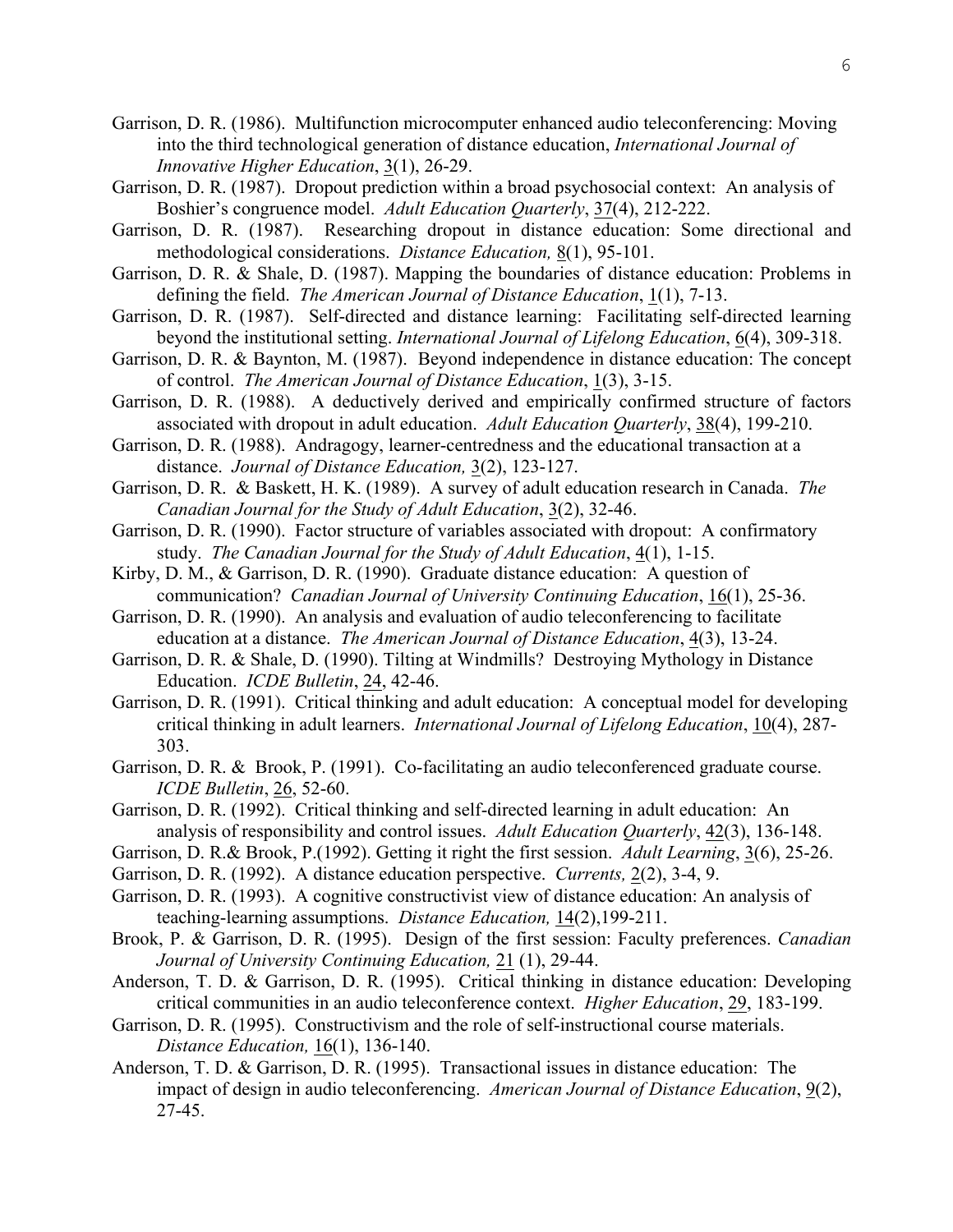- Garrison, D. R. & Kirby, D. M. (1995). Developing a Master of Continuing Education: The way it was. *Canadian Journal of University Continuing Education,* 21(2), 7-20.
- Andrews, J., Garrison, D. R. & Magnusson, K. (1996). The teaching learning transaction in higher education: A study of excellent professors and their students. *Teaching in Higher Education,* 1(1), 81-103.
- Garrison, D. R. (1997). Computer conferencing: The post-industrial age of distance education. *Open Learning*, 12(2), 3-11.
- Garrison, D. R. (1997). Self-directed learning: Toward a comprehensive model. *Adult Education Quarterly*, 48(1), 15-31.
- Anderson, T., & Garrison, R. (1997). Challenges for distance education at the University. *Dispatch*, 10(1), 18-20.
- Fabro, K. R., & Garrison, D. R. (1998). Computer conferencing and higher-order learning. *Indian Journal of Open Learning*, 7(1), 41-54.
- Anderson, T., & Garrison, D. R. (1998). Distance Education for the Research University. *Newsletter of the Alberta Distance Education and Training Association,* 8(2), 12-13.
- Garrison, D. R. (1999). Distance education for traditional universities: Part-time professional learning. *Journal of Distance Education*, 13(2), 74-78.
- Garrison, D. R., & Anderson, T. (1999). Avoiding the industrialization of research universities: Big and little distance education. *American Journal of Distance Education*, 13(2), 48-63.
- Archer, W., Garrison, D. R., & Anderson, T. (1999). Adopting disruptive technologies in traditional universities: Continuing education as an incubator for innovation. *Canadian Journal of University Continuing Education*, 25(1), 13-30.
- Garrison, D. R. (1999). Will Distance Disappear in Distance Studies? A Reaction. *Journal of Distance Education,* 14(2), 1-9.
- Rourke, L., Anderson, T., Garrison, R., & Archer, W. (1999). Assessing Social Presence in Asynchronous Text-based, Computer Conferencing. *Journal of Distance Education,* 14(2), 50-71
- Garrison, D. R., Anderson, T., & Archer, W. (2000). Critical inquiry in a text-based environment: Computer conferencing in higher education. *The Internet and Higher Education*, 2(2-3), 87- 105.
- Garrison, D. R. (2000). Theoretical challenges for distance education in the  $21<sup>st</sup>$  Century: A shift from structural to transactional issues. *International Review of Research in Open and Distance Learning*, 1(1), 1-17.
- Garrison, D. R. (2001). Leadership in continuing studies: The reflections of a dean. *Canadian Journal of University Continuing Education,* 27(1), 79-99.
- Garrison, D. R., Anderson, T., & Archer, W. (2001). Critical thinking, cognitive presence and computer conferencing in distance education. *American Journal of Distance Education,*  15(1), 7-23.
- Anderson, T., Rourke, L., Garrison, D. R., & Archer, W. (2001). Assessing teaching presence in a computer conferencing context. *Journal of Asynchronous Learning Networks*, 5(2), Online (available). http://www.aln.org/alnweb/journal/jaln-vol5issue2v2.htm
- Rourke, L., Anderson, T., Garrison, D. R., & Archer, W. (2001). Methodological Issues in the Content Analysis of Computer Conference Transcripts. *International Journal of Artificial Intelligence in Education*, 12(1), 8-22.
- Garrison, R., Kanuka, H., & Hawes, D. (2002). Inquiry into inquiry-based approaches to learning. *Learning Commons publication*, University of Calgary.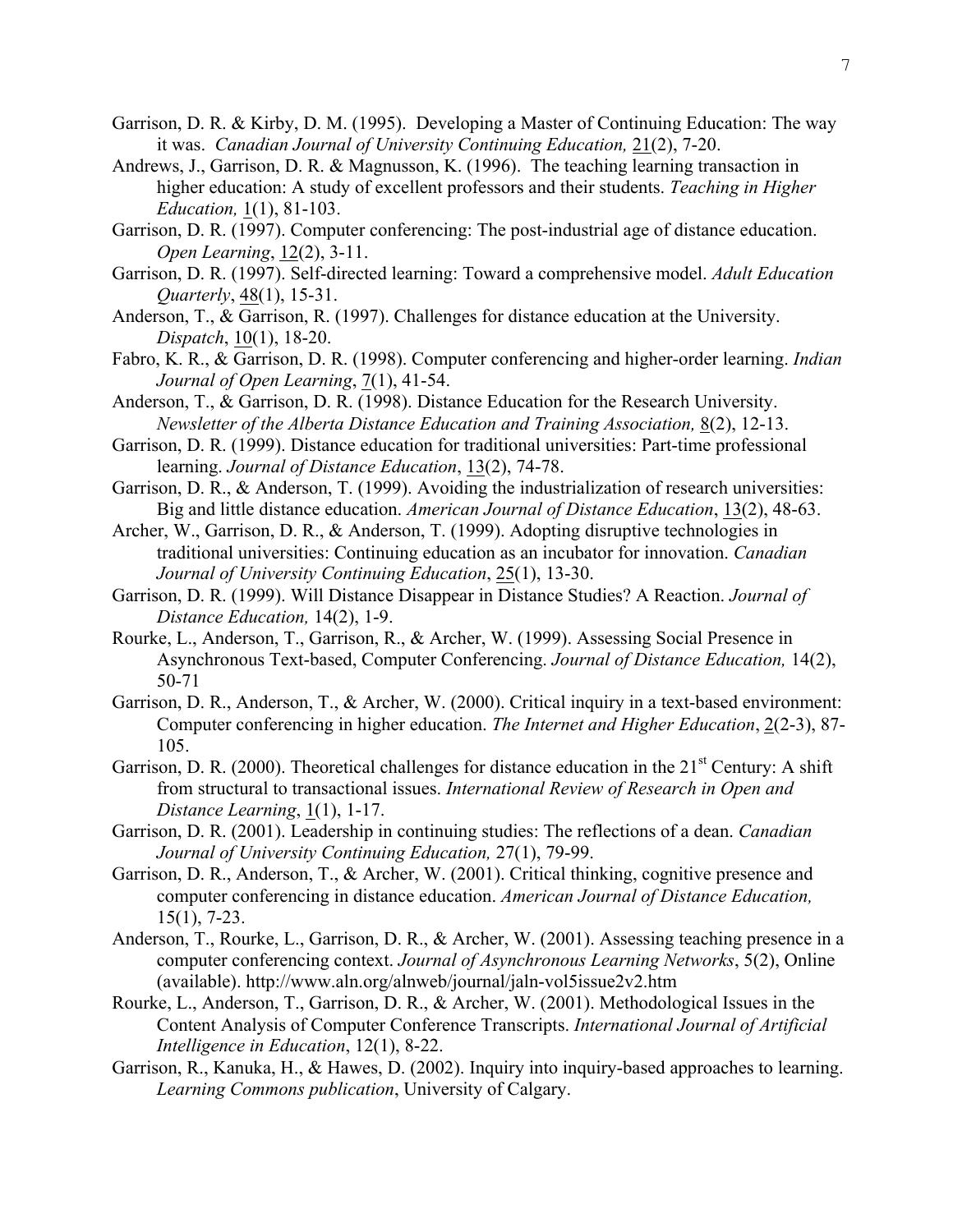- Garrison, R., Kanuka, H., & Hawes, D. (2002). Communities of inquiry. *Learning Commons publication,* University of Calgary.
- Garrison, R., Kanuka, H., & Hawes, D. (2002). Blended learning in a research university. *Learning Commons publication,* University of Calgary.
- Garrison, R., Kanuka, H., & Hawes, D. (2002). Blended learning: Archetypes for more effective undergraduate learning experiences. *Learning Commons publication*, University of Calgary.
- COHERE Group (2002). The learning object economy: Implications for developing faculty expertise. *Canadian Journal of Learning and Technology*, 28(3), 121-134.
- Kanuka, H., & Garrison, D. R. (2004). Cognitive presence in online learning. *Journal of Computing in Higher Education*, 15(2), 21-39.
- Garrison, D. R., Cleveland-Innes, M., & Fung, T. (2004). Student role adjustment in online communities of inquiry: Model and instrument validation. *Journal of Asynchronous Learning Networks*, 8(2), 61-74. http://www.sloanc.org/publications/jaln/v8n2/pdf/v8n2\_garrison.pdf
- Garrison, D. R., & Kanuka, H. (2004). Blended Learning: Uncovering its Transformative Potential in Higher Education. *The Internet and Higher Education*, 7(2), 95-105.
- Garrison, D. R. (2004). Changing the dynamics of university education. *On Campus*, 1 (21), 9.
- Garrison, D. R. (2005). Transformative leadership and blended learning in higher education. *CHERD Notes*, 3 (winter).
- Vaughan, N., & Garrison, D. R. (2005). Creating cognitive presence in a blended faculty development community. *Internet and Higher Education*, 8(1), 1-12.
- Garrison, D. R., & Cleveland-Innes, M. (2005). Facilitating cognitive presence in online learning: Interaction is not enough. *American Journal of Distance Education*, 19(3), 133-148.
- Garrison, D. R. (2006). Online collaboration principles. *Journal of Asynchronous Learning Networks*, 10(1), 25-34. http://www.sloan
	- c.org/publications/jaln/v10n1/v10n1\_3garrison\_member.asp
- Garrison, D. R., Cleveland-Innes, M., Koole, M., & Kappelman, J. (2006). Revisiting methodological issues in the analysis of transcripts: Negotiated coding and reliability. *The Internet and Higher Education*, 9(1), 1-8.
- Vaughan, N., & Garrison, D. R. (2006). How blended learning can support a faculty development community of inquiry. *Journal of Asynchronous Learning Networks*, 10(4), 139-152.
- Vaughan, N., & Garrison, D. R. (2006). A blended faculty community of inquiry: Linking leadership, course redesign and evaluation. *Canadian Journal of University Continuing Education*, 32(2), 67-92.
- Cleveland-Innes, M., Garrison, D. R., & Kinsell, E. (2007). Role Adjustment for Learners in an Online Community of Inquiry: Identifying the Challenges of Incoming Online Learners. *International Journal of Web-Based Learning and Teaching Technologies*, 2(1), 1-16.
- Garrison, D. R. (2007). Online community of inquiry review: Social, cognitive and teaching presence issues. *Journal of Asynchronous Learning Networks*, 11(1), 61-72.
- Garrison, D. R., & Arbaugh, J. B. (2007). Researching the community of inquiry framework: Review, issues, and future directions. *Internet and Higher Education*, 10(3), 157-172.
- Pilling-Cormick, J., & Garrison, D. R. (2007). The Conceptual Links Between Self-Directed and Self-Regulated Learning. *Canadian Journal of University Continuing Education*, 33(2), 13- 33.
- Swan, K., Shea, P., Richardson, J., Ice, P., Garrison, D. R., Cleveland-Innes, M., & Arbaugh, J. B. (2008). Validating a measurement tool of presence in online communities of inquiry. *E-Mentor*, 2(24), 1-12. http://www.e-mentor.edu.pl/e\_index.php?numer=24&all=1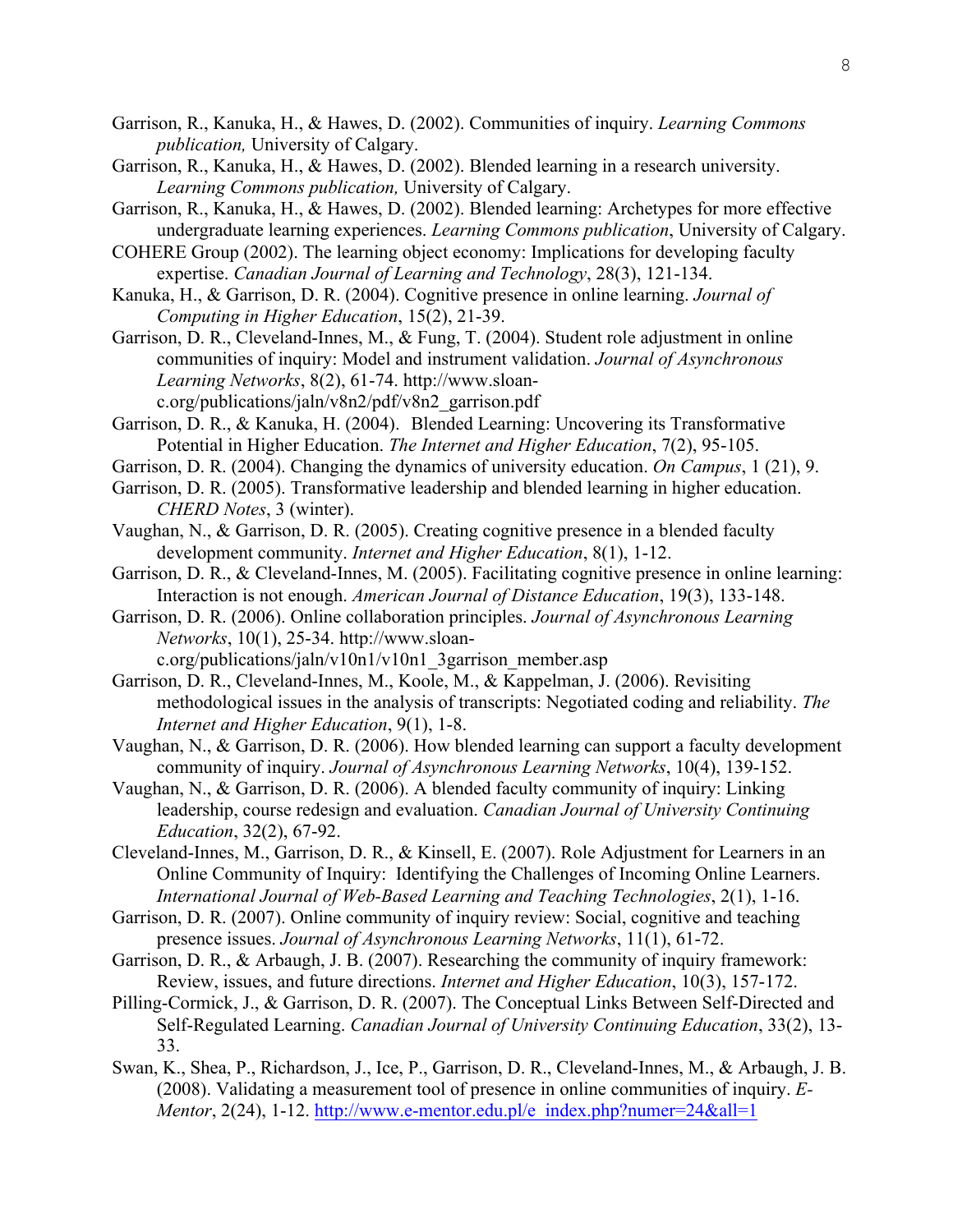- Arbaugh, J. B., Cleveland-Innes, M., Diaz, S., Garrison, D. R., Ice, P., Richardson, J. Shea, P., & Swan, K. (2008). Developing a community of inquiry instrument: Testing a measure of the Community of Inquiry framework using a multi-institutional sample. *Internet and Higher Education*, 11, 133-136.
- Akyol, Z., & Garrison, D. R. (2008). The development of a community of inquiry over time in an online course: Understanding the progression and integration of social, cognitive and teaching presence. *Journal of Asynchronous Learning Networks*, 12(3), 3-22.
- Garrison, D. R. & Akyol, Z. (2009). Role of instructional technology in the transformation of higher education. *Journal of Computing in Higher Education*, 21(1), 19-30.
- Akyol, Z., Garrison, D.R. & Ozden. M.Y. (2009). Development of a community of inquiry in online and blended learning contexts. *Procedia - Social and Behavioral Sciences*, 1(1), 1810-1819.
- Garrison, D. R. (2009). Implications of online learning for the conceptual development and practice of distance education. *Journal of Distance Education*, 23(2), 93-104.
- Akyol, Z., Arbaugh, J. B., Cleveland-Innes, M., Garrison, D. R., Ice, P., Richardson, J., & Swan, K. (2009). A response to the review of the community of inquiry framework. *Journal of Distance Education*, 23(2), 123-136.
- Akyol, Z., Garrison, D. R., & Ozden, M. Y. (2009). Online and blended communities of inquiry: Exploring the developmental and perceptual differences. *International Review of Research in Open and Distance Learning*, 10(6), 65-83.
- Garrison, D. R., Cleveland-Innes, M., & Fung, T. S. (2010). Exploring causal relations among teaching, cognitive and social presence: A holistic view of the community of inquiry framework. *Internet and Higher Education*, 13(1-2), 31-36.
- Garrison, D. R., Anderson, T., & Archer, W. (2010). The first decade of the community of inquiry framework: A retrospective. *Internet and Higher Education*, 13(1-2), 5-9.
- Akyol, Z., Ice, P., Garrison, D. R., & Mitchell, R. (2010). The relationship between course socioepistemological orientations and student perceptions of community of inquiry. *Internet and Higher Education*, 13(1-2), 66-68.
- Akyol, Z., & Garrison, D. R. (2011). Understanding cognitive presence in an online and blended community of inquiry: Assessing outcomes and processes for deep approaches to learning. *British Journal of Educational Technology*, 42(2), 233-250.
- Akyol, Z., Vaughan, N., & Garrison, D. R. (2011). The impact of course duration on the development of a community of inquiry. *Interactive Learning Environments*, 19(3), 231- 246.
- Akyol, Z., & Garrison, D. R. (2011). Assessing metacognition in an online community of inquiry. *Internet & Higher Education*, 14(3), 183-190.
- Garrison, D. R. (2012). Social presence within the community of inquiry framework. *International Review of Research in Open and Distance Learning*, 13(1), 250-253.
- Garrison, D. R., & Akyol, Z. (2013). Toward the development of a metacognition construct for the community of inquiry framework. *Internet and Higher Education*, 17, 84-89.
- Garrison, D. R., & Vaughan, N. D. (2013). Institutional change and leadership associated with blended learning innovation: Two case studies. *Internet and Higher Education*, 18, 24-28. http://www.sciencedirect.com/science/article/pii/S1096751612000589
- Garrison, D. R., & Akyol, Z. (2015). Toward the development of a metacognition construct for the community of inquiry framework. (Developing a shared metacognition construct and instrument: Conceptualizing and assessing metacognition in a community of inquiry) *Internet and Higher Education*, 24, 66-71.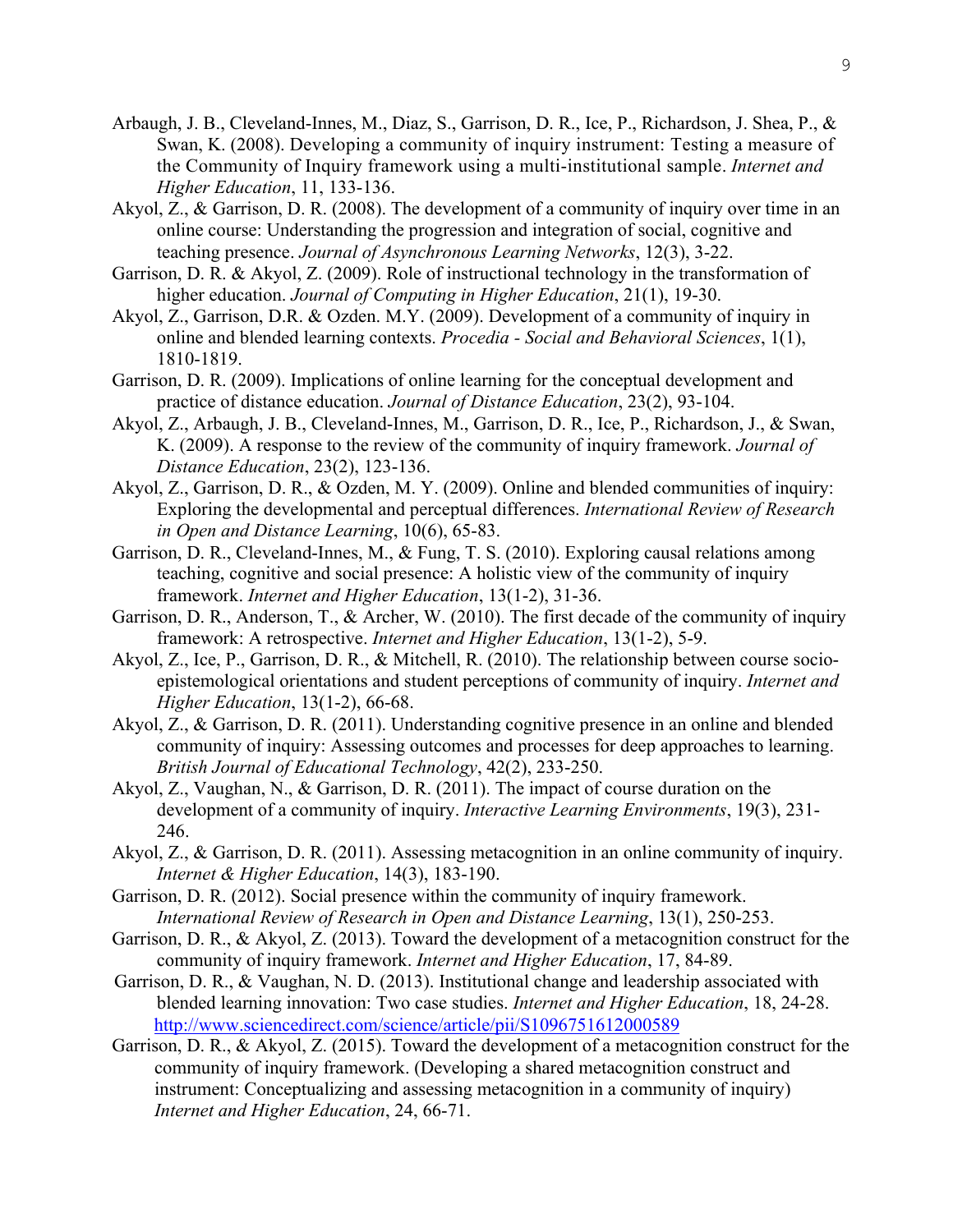- Garrison, D. R., & Akyol, Z. (2015). Corrigendum to 'Toward the development of a metacognition construct for communities of inquiry.' *The Internet and Higher Education*, 26, 56.
- Garrison, D. R. (2022). Shared Metacognition in a Community of Inquiry. *Online Learning Journal*, 26(1).

### **Book Chapters/Reports**

- Garrison, D. R. (1985). *Research paradigms in adult education: Philosophical differences and complementary methodologies.* ERIC document ED 262 243.
- Garrison, D. R. (1986). Microcomputers and CAL in adult education (reprint). In D
- Gueulette (Ed.), *Using technology in adult education,* Washington, D.C.: Scott, Foresman and Company.
- Garrison, D. R. (1987). Role of Technology in Continuing Education. In R. Brockett (Ed.), *Continuing Education in the Year 2000* (pp.41-53), San Francisco: Jossey-Bass Publishers.
- Garrison, D. R. (1989). Facilitating self-directed learning: Not a contradiction in terms. In H.B. Long & Associates, *Self-directed learning: Emerging theory and practice*. Norman, Oklahoma: University of Oklahoma Research Center for Continuing Professional & Higher Education.
- Garrison, D. R. (1989). Distance education. In S. Merriam & P.M. Cunningham (Eds.), *1990 Handbook of Adult and Continuing Education*, San Francisco: Jossey-Bass.
- Garrison, D. R. & Shale, D. (1989). Mapping the boundaries of distance education: Problems in defining the field (reprint). In M. G. Moore & G. C. Clark (Eds.), *Readings in distance education*. University Park, Pennsylvania: The American Center for the Study of Distance Education.
- Garrison, D. R. & Baynton, M. (1989). Beyond independence in distance education: The control concept (reprint). In M. G. Moore & G. C. Clark (Eds.), *Readings in distance education*. University Park, Pennsylvania: The American Center for the Study of Distance Education.
- Shale, D. & Garrison, D. R. (1990). Introduction. In D. R. Garrison & D. Shale (Eds.), *Education at a distance: From issues to practice*. Melbourne, Florida: Krieger.
- Garrison, D. R. & Shale, D. (1990). Education and communication. In D. R. Garrison & D. Shale (Eds.), *Education at a distance: From issues to practice*. Melbourne, Florida: Krieger.
- Garrison, D. R. (1990). Communications technology. In D. R. Garrison & D. Shale (Eds.), *Education at a distance: From issues to practice*. Melbourne, Florida: Krieger.
- Garrison, D. R. (1990). Audio teleconferencing design and delivery. In D. R. Garrison & D. Shale (Eds.), *Education at a distance: From issues to practice*. Melbourne, Florida: Krieger.
- Garrison, D. R. & Shale, D. (1990). A new framework and perspective. In D.R.
- Garrison and D. Shale (Eds.), *Education at a distance: From issues to practice*. Melbourne, Florida: Krieger.
- Garrison, D. R. (1993). An analysis of the control construct in self-directed learning. In H.B. Long (Ed.), *Emerging perspectives of self-directed learning* (pp.27-43). Norman, Oklahoma: University of Oklahoma Research Center for Continuing Professional and Higher Education.
- Garrison, D. R. (1993). Quality and access in distance education: Theoretical considerations. In D. Keegan (Ed.), *Theoretical Underpinnings of education at a distance* (pp.9-21). London: Routledge.
- Garrison, D. R. (1993). Dropout in adult education. In T. Husen & T.N. Postlethwaite (Eds.), *The international encyclopedia of education; second edition*. Oxford, U.K., Pergamon.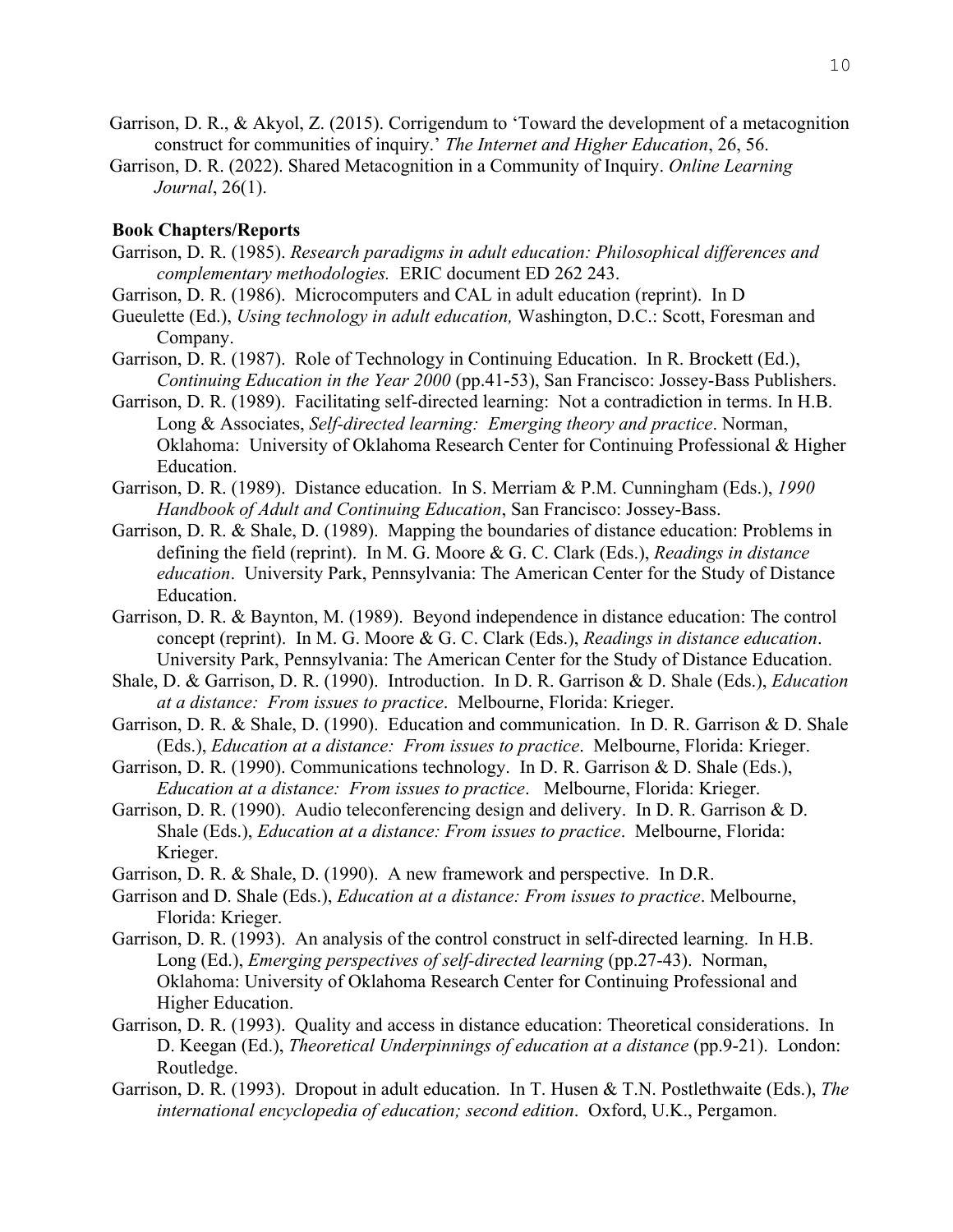- Garrison, D. R. (1993). Multifunction microcomputer enhanced audio teleconferencing: Moving into the third generation of distance education. In K. Harry, D. Keegan, & J. Magnus (Eds.), *Distance education: New Perspectives* (pp.200-208).London: Routledge.
- Garrison, D. R. (1994). An epistemological overview of the field. In D.R. Garrison (Ed.), *Research perspectives in adult education* (pp.1-15). Melbourne, Florida: Krieger.
- Garrison, D. R. (1994).Conclusion. In D. R. Garrison (Ed.), *Research perspectives in adult education* (pp.211-215). Melbourne, Florida: Krieger.
- Garrison, D. R. & Shale, D. (1994). Methodological issues in adult education research. In D. R. Garrison (Ed.), *Research perspectives in adult education* (pp.17-37). Melbourne, Florida: Krieger.
- Anderson, T. D., & Garrison, D. R. (1998). Learning in a Networked World: New Roles and Responsibilities. In C. C. Gibson (Ed.), *Distance learners in higher education: Institutional responses for quality outcomes*. Madison, WI: Atwood Publishing.
- Garrison, D. R., & Anderson, T. (2000). Transforming and enhancing university teaching: Stronger and weaker technological influences. In T. Evans & D. Nation (Eds.), *Changing university teaching: Reflections on creating educational technologies* (pp. 24-33)*. London: Kogan Page.*
- Garrison, R., Kanuka, H., & Hawes, D. (2002). Inquiry into inquiry-based approaches to learning. *Learning Commons publication*, University of Calgary.
- Garrison, R., Kanuka, H., & Hawes, D. (2002). Communities of inquiry. *Learning Commons publication,* University of Calgary.
- Garrison, R., Kanuka, H., & Hawes, D. (2002). Blended learning in a research university. *Learning Commons publication,* University of Calgary.
- Garrison, R., Kanuka, H., & Hawes, D. (2002). Blended learning: Archetypes for more effective undergraduate learning experiences. *Learning Commons publication*, University of Calgary.
- Kanuka, H., & Garrison, D. R. (2003). Making a teaching-research connect. *Learning Commons publication*, University of Calgary.
- Garrison, D. R. (2003). Inquiry and critical thinking. *Learning Commons publication,* University of Calgary.
- Garrison, D. R. (2003). Self-directed learning and distance education. In M. G. Moore & W. G. Anderson (Eds.), *Handbook of distance education* (pp. 161-168). New York: Erlbaum.
- Garrison, D. R., Archer, W., & Anderson, T. (2003). A theory of critical inquiry in online distance education. In M. G. Moore & W. G. Anderson (Eds.), *Handbook of distance education* (pp. 113-128). New York: Erlbaum.
- Garrison, D. R. (2003). Cognitive presence for effective asynchronous online learning: The role of reflective inquiry, self-direction and metacognition. In J. Bourne & J. C. Moore (Eds.), *Elements of quality online education: Practice and direction* (pp. 29-38). Volume 4 in the Sloan C Series, Needham, MA: The Sloan Consortium.
- Garrison, R. (2004). Chapter "Commentary: Professional Communities" on Jacobsen & Gladstone's "Educational Reform Meets NetMedia". In S. Mitchell, P. Klinck, & J. Burger (Eds.). *Worldwide partnerships for schools with voluntary organizations, foundations, companies, and community councils*. Westport, CT: Praeger.
- Garrison, D. R., & Cleveland-Innes, M. (2004). Critical factors in student satisfaction and success: Facilitating student role adjustment in online communities of inquiry. In J. Bourne & J. C. Moore (Eds.), *Elements of quality online education: Into the mainstream* (pp. 47-58). Volume 5 in the Sloan C Series, Needham, MA: The Sloan Consortium.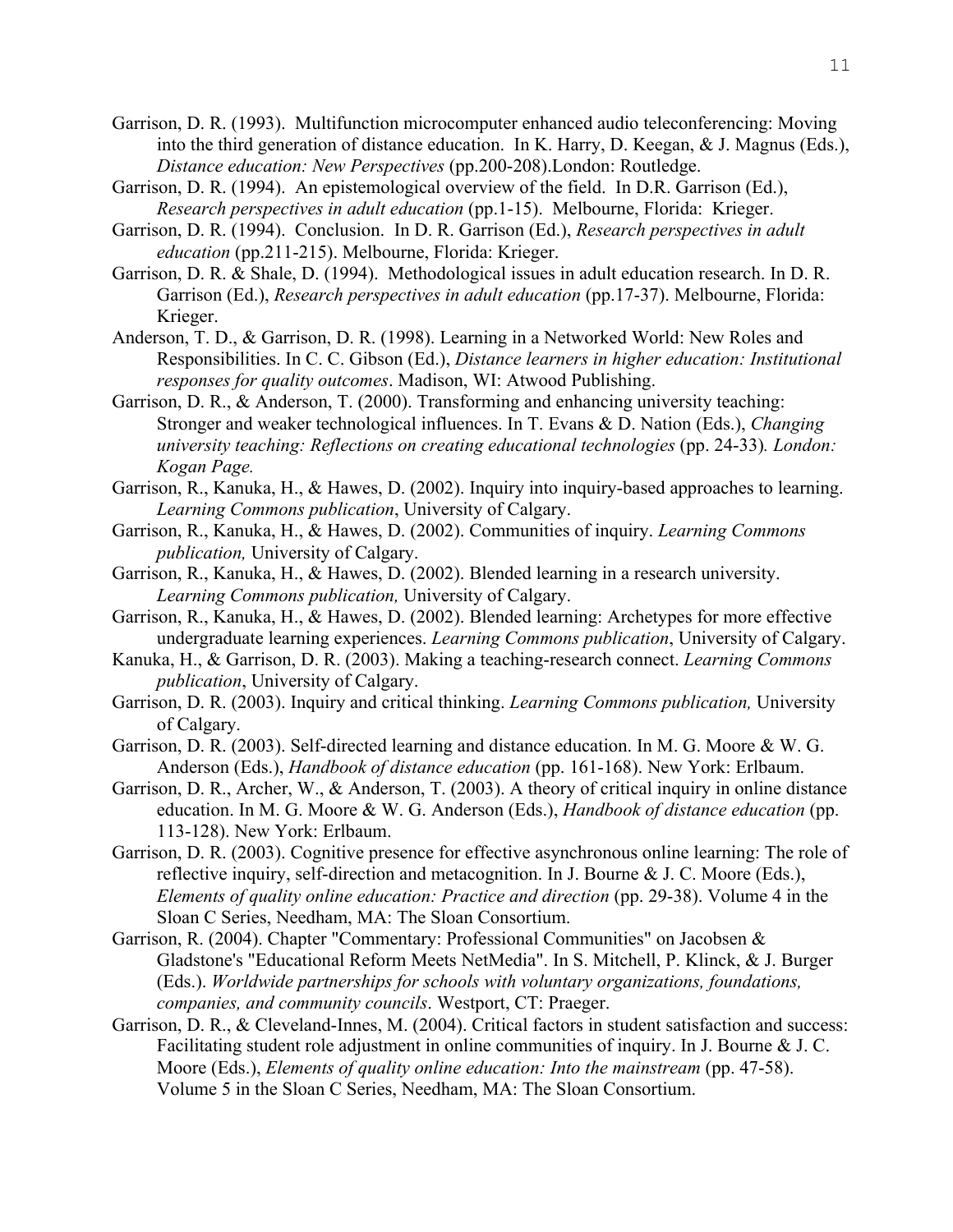- Garrison, R. (2004). Transformative leadership and e-learning. In K. Matheos and T. Carey (Eds.), *Advances and Challenges in eLearning at Canadian Research Universities* (pp. 46-54)*. CHERD Occasional Papers in Higher Education*, 12, University of Manitoba.
- Cook, K., Owston, R., & Garrison, D. R. (2004). *Blended learning practices at COHERE Universities: Technical Report*. York University.
- Chugh, U., & Garrison, D. R. (2005). *Survey of the Learning Commons: Report*. University of Calgary.
- Garrison, D. R. (2005). *Learning Commons Review: Report*. University of Calgary.
- Owston, R., Garrison, D. R., & Cook, K. (2005). Blended learning at Canadian universities: Issues and practices. In C. Bonk & C. Graham (Eds.), *The handbook of blended learning* (338-350). NY: Pfeiffer.
- Garrison, D. R. (2006). Blended learning update. COHERE Communiqué.
- Garrison, D. R., & Archer, W. (2007). A theory of community of inquiry. In M. Moore (Ed.), *Handbook of distance education* (pp. 77-88). New York: Erlbaum.
- Cleveland-Innes, M., & Garrison, D. R. (2007). Learner independence and interdependence in online communities of inquiry: The case for teaching presence*.* In U. Bernath & A. Sangra (Eds.), *Research on competence development in online distance education and e-learning – Selected papers from the 4th EDEN Research Workshop in Castelldefels/Spain, October, 2006* (pp. 91-107). Volume 13, Oldenburg: Carl von Ossietzky University of Oldenburg.
- Cleveland-Innes, M., Garrison, D. R., & Kinsell, E. (2007) Role adjustment for learners in an online community of inquiry: Identifying the challenges of incoming online learners. In L. A. Tomei (Ed.), *Online and distance learning: Concepts, methodologies, tools, and applications***.** Hershey, PA: IGI Global.
- Garrison, D. R., & Kanuka, H. (2008). Changing distance education and changing organizational issues. In W. J. Bramble, & S. Panda (Eds.), *Economics of distance and online learning: Theory, practice and research* (pp. 13-25). London: Routledge.
- Garrison, D. R. (2009). Blended learning as a transformative design approach. In P. L. Rogers, Berg, G. A., Boettcher, J. V., Howard, C., Justice, L., & Schenk, K. D. (Eds.), *Encyclopedia of distance learning* (2<sup>nd</sup> ed.) (pp. 200-204). Hershey, PA: IGI Global.
- Garrison, D. R. (2009). Communities of inquiry in online learning. In P. L. Rogers, Berg, G. A., Boettcher, J. V., Howard, C., Justice, L., & Schenk, K. D. (Eds.), *Encyclopedia of distance learning*  $(2^{nd}$  ed.) (pp. 352-355). Hershey, PA: IGI Global.
- Cleveland-Innes, M., Garrison, D. R., & Kinsell, E. (2009). The Role of Learner in an Online Community of Inquiry: Responding to the Challenges of First-Time Online Learners. In N. Karacapilidis (Ed.), *Solutions and innovations in web-based technologies for augmented learning: Improved platforms, tools and applications* (pp. 1-14). Hershey, PA: IGI Global.
- Swan, K., Garrison, D. R., & Richardson, J. (2009). A constructivist approach to online learning: The community of inquiry framework. In C. R. Payne (Ed.), *Information technology and constructivism in higher education: Progressive learning frameworks* (pp. 43-57). Hershey, PA: IGI Global.
- Vaughan, N. D. & Garrison, D. R. (2009). Designing collaborative communities of inquiry through the application of Web 2.0 tools. In T. T. Kidd, & I. Chen (Eds.), *Wired for learning: An educator's guide to web 2.0* (pp. 61-83). Charlotte, NC: Information Age Publishing.
- Cleveland-Innes, M. & Garrison, D. R. (2010). The Role of Learner in an Online Community of Inquiry: Instructor Support for First-time Online Learners. In N. Karacapilidis (Ed.), *Web-*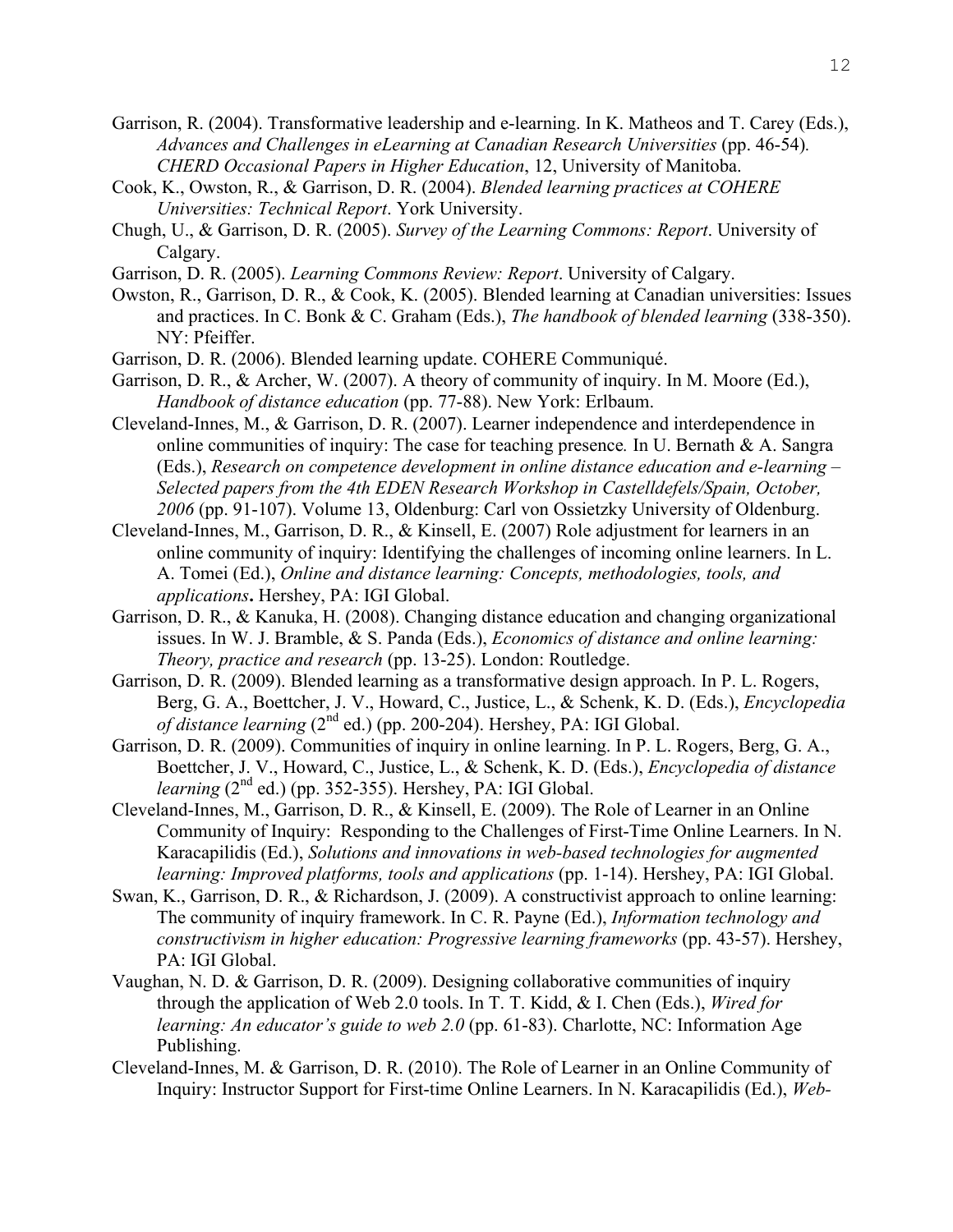*based learning solutions for communities of practice: Developing virtual environments for social and pedagogical advancements* (pp. 167-184). Hershey, PA: IGI Global.

- Akyol, Z., & Garrison, D. R. (2010). Community of inquiry in adult online learning: Collaborative-constructivist approaches. In T. T. Kidd (Ed.), *Adult learning in the digital age: Perspectives on online technologies and outcomes* (pp. 52-66). Hershey, PA: IGI Global.
- Archer, W., & Garrison, D.R. (2010). Distance Education in the Age of the Internet. In C. Kasworm, A. Rose and J. Ross-Gordon (Eds.), *Handbook of adult and continuing education* (pp 317-326). Newbury Park, CA: Sage Publications.
- Garrison, D. R., & Cleveland-Innes, M. F. (2010). Foundations of distance education. In M. F. Cleveland-Innes & D. R. Garrison (Eds.), *An introduction to distance education: Understanding teaching and learning in a new era* (pp. 13-25)*.* London: Routledge.
- Garrison, D. R., & Cleveland-Innes, M. F. (2010). Conclusion. In M. F. Cleveland-Innes & D. R. Garrison (Eds.), *An introduction to distance education: Understanding teaching and learning in a new era* (pp. 248-257)*.* London: Routledge.
- Akyol, Z., & Garrison, D. R. (2011). Learning and satisfaction in online communities of inquiry. In S. B. Eom & J. B. Arbaugh (Eds.), *Student satisfaction and learning outcomes in elearning: An introduction to empirical research* (pp. 23-35). Hershey, PA: Information Science.
- Richardson, J., Arbaugh, J. B., Cleveland-Innes, M., Ice, P., Swan, K., & Garrison, D. R. (2012). Using the Community of Inquiry framework to inform effective instructional design. In L. Moller & J. B. Huett (Eds.), *The next generation of distance education: Unconstrained learning* (pp. 97-125). NY: Springer.
- Cleveland-Innes, M. & Garrison, D. R. (2012). Higher education and postindustrial society: New ideas about teaching, learning and technology. In L. Moller & J. B. Huett (Eds.), *The next generation of distance education: Unconstrained learning* (pp. 221-233). NY: Springer.
- Garrison, D. R., & Akyol, Z. (2012). The community of inquiry theoretical framework. In Moore, M.G. (Ed.), *The Handbook of Distance Education* (pp. 104-119), 3rd ed. New York: Routledge.
- Garrison, D. R. (2013). Theoretical foundations and epistemological insights. In Z. Akyol & D. R. Garrison (Eds.), *Educational Communities of Inquiry: Theoretical Framework, Research and Practice* (pp. 1-11). Hershey, PA: IGI Global.
- Garrison, D. R. (2013). Blended Learning. In R.C. Richey (Ed.) *Encyclopedia of Terminology for Educational and Communications and Technology* (pp. 23-24). NY: Springer.
- Garrison, D. R. (2014). Community of inquiry. In D. Coghlan, & M. Brydon-Miller (Eds.), *Encyclopedia of Action Research* (pp. 147-150). Newbury Park, CA: Sage Publications.
- Garrison, D. R., & Akyol, Z. (2015). Thinking collaboratively in an educational environment: Shared and co-regulation in communities of inquiry. In J. Lock, P. Redmond, & P. A. Danaher (Eds.), *Educational Developments, Practices and Effectiveness: Global Perspectives and Contexts* (pp. ). NY: Palgrave Macmillan.
- Cleveland-Innes, M. & Garrison, D. R., & Vaughan, N. (2018). Community of inquiry theoretical framework: Implications for distance education and beyond. In M. G. Moore, W. C. Diehl (Eds.), *Handbook of Distance Education* (4th edition). Routledge.
- Garrison, D. R. (2021). From independence to collaboration: A personal retrospective on distance education. In M. Cleveland-Innes, & D. R. Garrison, (Eds.). *An introduction to distance education: Understanding teaching and learning in*  $\hat{a}$  *new era* (2<sup>nd</sup> edition) (pp. 13-24). London: Routledge.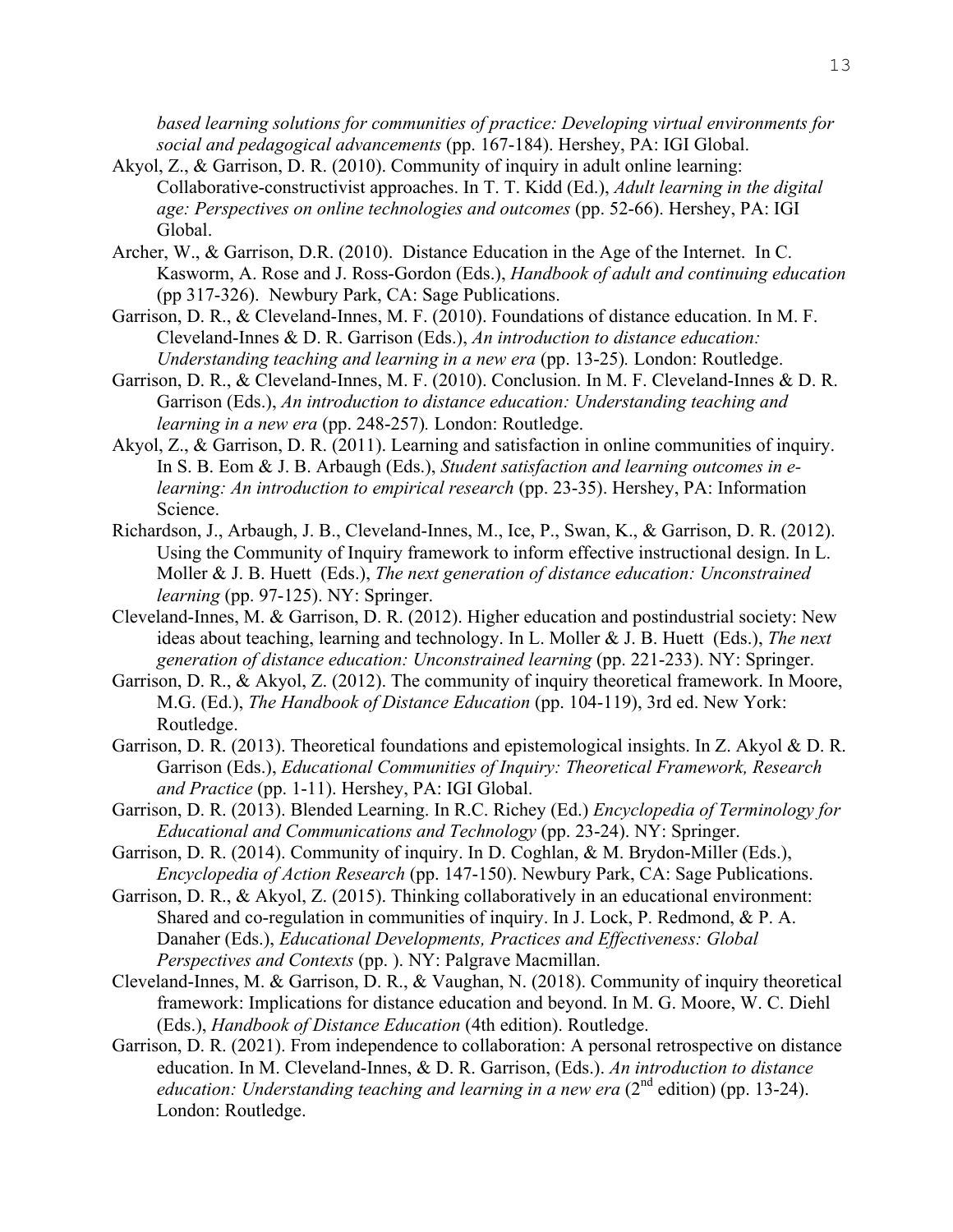- Cleveland-Innes, M. & Garrison, D. R. (2021). Teaching, learning and beyond. In M. Cleveland-Innes, & D. R. Garrison, (Eds.). *An introduction to distance education: Understanding teaching and learning in a new era* (2nd edition) (pp. 13-24). London: Routledge.
- Garrison, D. R. (2023). A Brief History and Future of the Community of Inquiry Framework (A Personal Recollection). In Cleveland-Innes, Stenbom & Garrison, (Eds.). *Community of Inquiry applications: Introduction, design, delivery*. London: Routledge.

#### **Reviews**

- Garrison, D. R. (1986). Critical review of A.W. Bates (Ed.), The role of technology in distance education. *Journal of Distance Education,* 1(1). 81-83.
- Garrison, D. R. (1991). Critical review of B. Holmberg, et. al., Distance Education Monographs (FernUniversitat). *International Journal of Lifelong Education*, 10(2), 163-165.
- Garrison, D. R. (1993).Critical review of P. Cranton, Working with adult learners. *Journal of Educational Thought*, 27(2), 233-276.
- Garrison, D. R. (1993).Critical review of M.S. Parer (Ed.), Developing open learning courses, *Journal of Distance Education,* 8(2), 73-76.
- Garrison, D. R. (1994). Critical review of M. G. Moore (Ed.), Contemporary issues in American Distance Education. *Adult Learning,* 5(4), 6.

#### **Conference Proceedings**

- Garrison, D. R. (1985). Computer assisted learning in distance education: The coming of a new generation of distance delivery. *Canadian Association for Studies in Adult Education Fourth Annual Conference Proceedings*, Montreal.
- Garrison, D. R., & Krakiwsky, E. J. (1985). An overview of distance continuing education for surveying and mapping. *Colloquium on Surveying and mapping Education: Collected Papers*, University of New Brunswick.
- Garrison, D. R. (1986). An analysis and reformulation of McClusky's concept of margin for predicting adult dropout. *Adult Education Research Conference Proceedings*, Syracuse, New York.
- Garrison, D. R. & Baskett, H. K. (1987). Research and publishing in adult education: A study of the approaches and strategies of the field's most successful researchers. *Adult Education Research Conference Proceedings*, Laramie, Wyoming.
- Shale, D. & Garrison, D. R. (1988). Evaluating a telewriter system to enhance audioteleconferencing: A qualitative search for instructional design issues. *Canadian Association for Studies in Adult Education Seventh Annual Conference Proceedings*, Calgary.
- Baskett, H. K. & Garrison, D. R. (1988). Generating research ideas in adult education: A study of the most prolific North American adult education researchers. *Proceedings of the Standing Conference on University Teaching and Research in the Education of Adults*, Leeds, England.
- Baskett, H. K. & Garrison, D, R. (1989). Researching writing: Patterns and strategies of some of North America's most prolific adult education researchers. *Adult Education Research Conference Proceedings*, Madison, Wisconsin.
- Shale, D. & Garrison, D. R. (1989). Instructional design considerations in telewriter applications. *Canadian Association for Studies in Adult Education Eighth Annual Conference Proceedings*, Quebec City.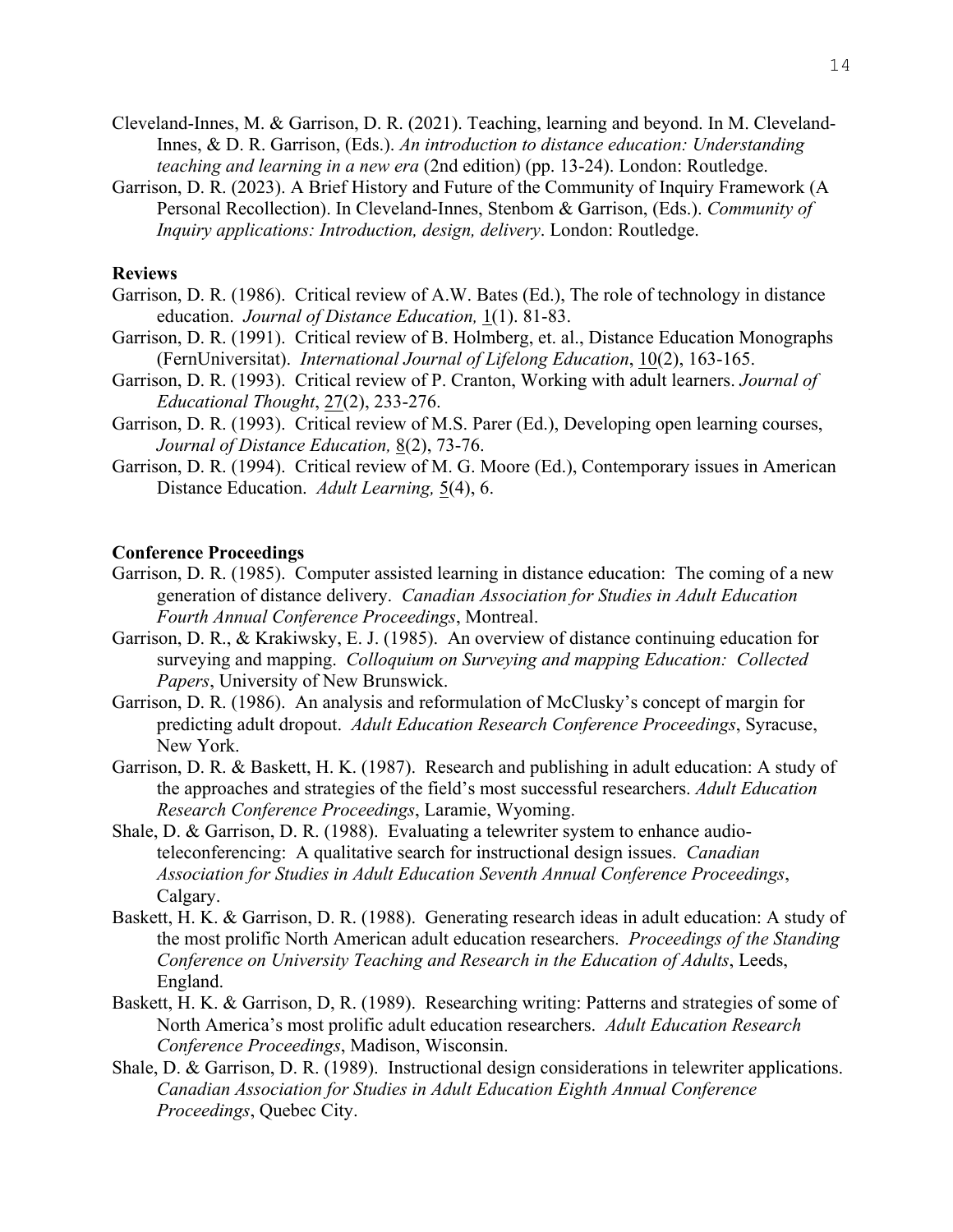- Kirby, D. & Garrison, D. R. (1989). Graduate distance education: A study of its aims and delivery systems. *Canadian Association for Studies in Adult Education Eighth Annual Conference Proceedings*, Quebec City.
- Garrison, D. R. (1990). Perceived control and the decision making process to participate in adult education: An explication of Rubenson's recruitment paradigm. *Adult Education Research Conference Proceedings*, Athens, Georgia.
- Garrison, D. R. (1994). Lifelong learning and extension at The University of Calgary. *Proceedings of the International Symposium on Lifelong Education and University Extension*, Asahikawa, Japan.
- Garrison, D. R. (1995). Intuition in adult education: A non-intuitive view. *Adult Education Research Conference Proceedings*, Edmonton.
- Kirby, D. M. & Garrison, D. R. (1995).Computer conferencing in higher education: Issues of communication and implementation. *Proceedings of the International Symposium on Lifelong Learning and Extension at Educational Universities*. Asahikawa, Japan.
- Garrison, D. R. (1997). Computer conferencing and distance education: Cognitive and social presence issues. *Conference Papers of the 18th ICDE World Conference*, Penn State University, June.
- Garrison, D. R. (1998). *Distance education and avoiding the industrialization of universities*. Invited paper. Distance Education Symposium for Latin America and the Caribbean, October, Buenos Aires, Argentina.
- Anderson, T., Archer, W., & Garrison, D. R. (1999). *Developing and supporting distance education in a major research university*. TEL-isphere 99. November. Barbados.
- Garrison, D. R., & Archer, W. (2000). *A model of meaningful learning activities in higher education: Thinking ahead to desired learning outcomes*. Proceedings of the CSSHE Annual Meeting – Congress 2000, May, Edmonton.
- Anderson, T., Archer, W., & Garrison, D. R. (2000). *Distance education in the research university: Past and future*. Proceedings of the CSSHE Annual Meeting – Congress 2000, May, Edmonton.
- Archer, W., Garrison, D. R., Anderson, T., & Rourke, L. (2001). *A framework for analysing critical thinking in computer conferences*. Proceedings of European Conference on Computer-Supported Collaborative Learning, March, Maastricht, The Netherlands.
- Archer, W., & Garrison, D. R. (2001). *The role of the Tenure-track academic in the continuing studies unit*. Conference Proceedings CAUCE 2001, May, Victoria.
- Garrison, D. R. (2001). *Leadership in continuing education: Strategies for effective change in a research university*. Proceedings of the 63rd Annual Meeting of the Association for Continuing Higher Education, November, Vancouver.
- Matheos, K., Archer, W., Davis, A., Garrison, D. R., & Kaufman, D. (2002). Learning in a borderless online world: Establishing principles for collaboration. Paper and Panel Discussion, ICDE/CADE Conference, Calgary, May.
- Garrison, D. R. (2002). *Cognitive presence for effective online learning: The role of reflective inquiry, self-directed learning and metacognition*. Invited paper presented to the Sloan Consortium Asynchronous Learning Network Invitational Workshop, Lake George, NY, September.
- Garrison, D. R., & Cleveland-Innes, M. (2003). *Critical factors in student satisfaction and success: Facilitating student role adjustment in online communities of inquiry.* Invited paper presented to the Sloan Consortium Asynchronous Learning Network Invitational Workshop, Boston, MA, September.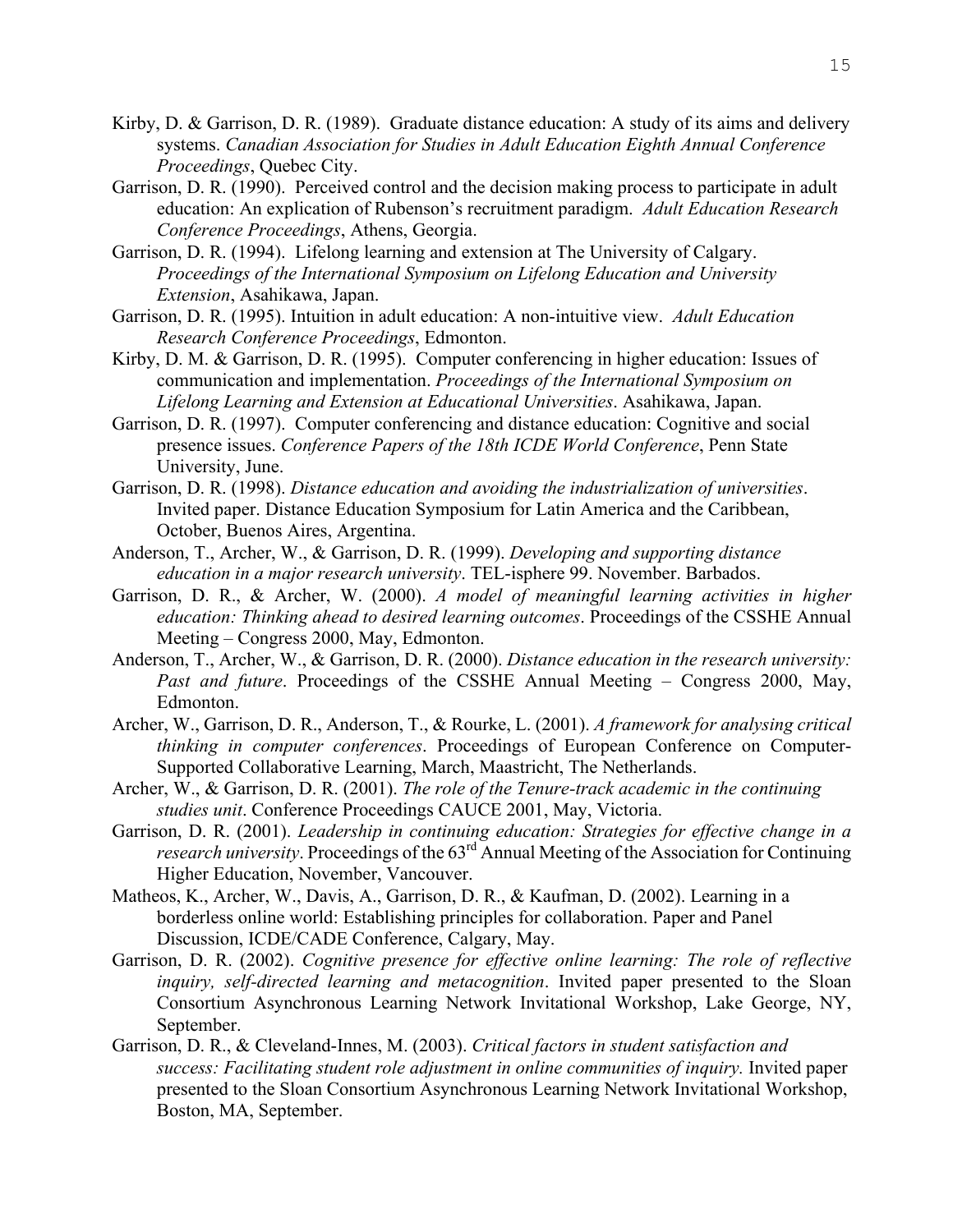- Kinsel, E., Cleveland-Innes, M., & Garrison, D. R. (2004). *Student role adjustment in online environment: From the mouths of online babes.* 18<sup>th</sup> Annual Conference on Distance Teaching and Learning, Madison: Wisconsin, August.
- Garrison, D. R. (2004). *Blended learning: Reconceptualizing approaches to teaching and learning*. Invited paper to New Ways and New Technologies Conference, Calgary, October.
- Garrison, D. R. (2005). *Online collaboration principles.* Invited paper presented to the Sloan Consortium Asynchronous Learning Network Invitational Workshop, Victoria, July.
- Bryant, K., & Garrison, D. R. (2006). *Blended/Flexible Learning in Business Schools: Change and Curriculum Redesign in Higher Education*. Conference Proceedings, Western Decision Sciences Institute 35<sup>th</sup> Annual Meeting, Hawaii, April.
- Garrison, D. R. (2006). *Online community of inquiry review: Understanding social, cognitive and teaching presence.* Invited paper presented to the Sloan Consortium Asynchronous Learning Network Invitational Workshop, Baltimore, MD, August.
- Cleveland-Innes, M., & Garrison, D. R. (2006). *Learner Independence and interdependence in online communities of inquiry: the case for teaching presence.* Paper presented to the Fourth EDEN Research Workshop, Barcelona, Spain, October.
- Arbaugh, B., Diaz, S., Garrison, D. R., Ice, P., Richardson, J. Shea, P., & Swan, K. (2007). *The Community of Inquiry Framework: Validation and Instrument development.* Ed Media, Vancouver, June.
- Swan, K., Richardson, J., Arbaugh, J. B., Cleveland-Innes, M., Diaz, S., Garrison, D. R., Ice, P., & Shea, P. (2008). *Researching online communities of inquiry: New CoI survey instrument*. Ed Media, Vienna, June.
- Cleveland-Innes, M., Sangra, A., & Garrison, D. R. (2008). The art of teaching in an online community of inquiry: the online teacher as *bricoleur*. Paper presented to the Fifth EDEN Research Workshop, Paris, November.
- Akyol, Z., Garrison, D. R., & Ozden, M. Y. (2009). *Development of a community of inquiry in online and blended learning contexts*. World Conference on Educational Sciences, Cyprus, February.
- Cleveland-Innes, M., & Garrison, D. R. (2010). *Higher education and post-industrial society: New ideas about teaching, learning and technology*. Proceedings of the Association for Educational Communications and Technology, Anaheim, October.
- Garrison, D. R. (2010). *Transformations and innovations: Improved practices in higher and distance education*. Proceedings of the XV International Congress on Technology and Distance Education, Costa Rica, November.
- Akyol, Z., Garrison, D. R. & Vaughan, N. (2012). *The Development of a Metacognition Questionnaire for Online and Blended Communities of Inquiry*. Paper presented at the Annual Meeting of the American Educational Research Association. Vancouver, April.
- Garton, S., Garrison, D. R., Heinz, S., & Ice, P. (2013). *The Community of Inquiry Framework as a Theoretical Base for Research Efforts to Improve Online Learning: A Panel Discussion*. Presented at the 11th Annual Hawaii International Conference on Education, Honolulu, Hawaii, January.
- Akyol, Z., Nordstokke, D., & Garrison, D. R. (2013). *Towards the Development of a Metacognition Questionnaire*. Paper presented at the Annual Meeting of the American Educational Research Association. San Francisco, April.

**Editorials – Community of Inquiry Blog** (http://www.thecommunityofinquiry.org/) Garrison, D. R. (Oct 7, 2017). *Social Presence and Interdependence.*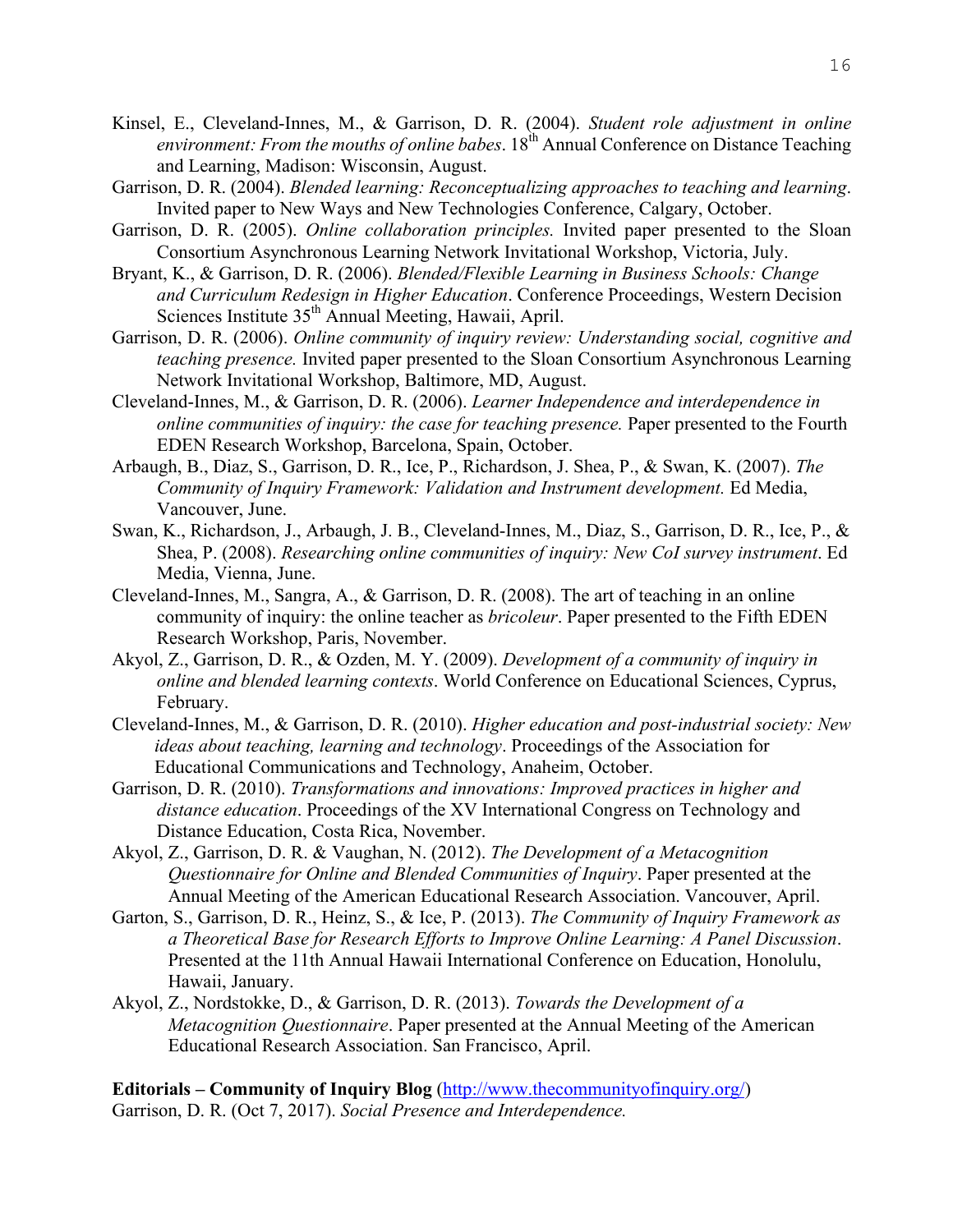- Garrison, D. R. (Oct 24, 2017). *Other Presences.*
- Garrison, D. R. (Nov 27, 2017). *The Impact of Teaching Presence.*
- Garrison, D. R. (Jan 2, 2018). *Designing a Community of Inquiry.*
- Garrison, D. R. (Mar 13, 2018). *Critical Thinking and Social Media: An Argument for Learning Communities*.
- Garrison, D. R. (Apr 26, 2018). *Facilitation Responsibilities*.
- Garrison, D. R. (June 1, 2018). *Assessment of CoI Revisions*.
- Garrison, D. R. (July 10, 2018). *Learning Outcomes and Presences*.
- Garrison, D. R. (Sept 3, 2018). *Learning Analytics and the CoI framework*.
- Garrison, D. R. (Sept 29, 2018). *Validity of CoI*.
- Garrison, D. R. (Oct 23, 2018). *Shared Metacognition*.
- Garrison, D. R. (Dec 5, 2018). *MOOCs and the Community of Inquiry*.
- Garrison, D. R. (Jan 4, 2019). *Design Principles.*
- Garrison, D. R. (Feb 27, 2019). *Implementing Shared Metacognition.*
- Garrison, D. R. (April 3, 2019). *Hierarchical Validation of the CoI Framework.*
- Garrison, D. R. (May 13, 2019). *Success in a CoI Environment.*
- Garrison, D. R. (June 17, 2019). *Social and Cognitive Presence Relationships.*
- Garrison, D. R. (Oct 30, 2019). *Understanding CoI Presences.*
- Garrison, D. R. (Dec 7, 2019). *Shared Metacognitive Awareness.*
- Garrison, D. R. (Feb 13, 2020). *CoI Design Principles Revisited.*
- Garrison, D. R. (May 25, 2020). *CoI Theoretical Updates.*
- Garrison, D. R. (Sept 1, 2020). *Intellectual Roots of DE and the CoI Framework.*
- Garrison, D. R. (Nov 9, 2020). *CoI Emergence and Influence.*
- Garrison, D. R. (

#### **Presentations**

Black, R. & Garrison, R. (1982). *Placement in adult basic education: A comparison of achievement and ability measures*. Paper presented at the Canadian Association for the Study of Adult Education Conference, Vancouver.

- Kawalilak, C. & Garrison, R. (1982). *Methods for adult instruction*. Paper presented at the Alberta Association for Adult Literacy 4th Annual Conference, Calgary.
- Katz, L. & Garrison, R. (1982). *CAL and the adult learner: An anomaly?* Paper presented at the Alberta Association for Adult Literacy, 4th Annual Conference, Calgary.
- Garrison, R. (1984). *The adult learner in perspective: Technology and structure*. Paper presented at Calgary City Teachers Convention, Calgary.
- Garrison, D. R. (1986*). Multifunction microcomputer enhanced audio teleconferencing: Moving into the third technological generation of distance education.* Paper presented at 5th International Conference on New Concepts in Higher Education, Los Angeles, California.
- Garrison, D. R. (1987). *Enhanced audio teleconferencing: An educationally viable and cost efficient mode of communication*. Paper presented at the 1987 Alberta Association of Continuing Education Conference, Jasper, Alberta.
- Garrison, D. R. (1987). *Distance Education in the Year 2000*. Paper presented to Alberta School Trustees' Association's Annual Convention, Calgary.
- Garrison, D. R. (1987). *Multi-Institutional, Multi-use Networks Symposium*. Presentation of Conference on Teaching Technologies; Choices for the Future, Sudbury, Ontario.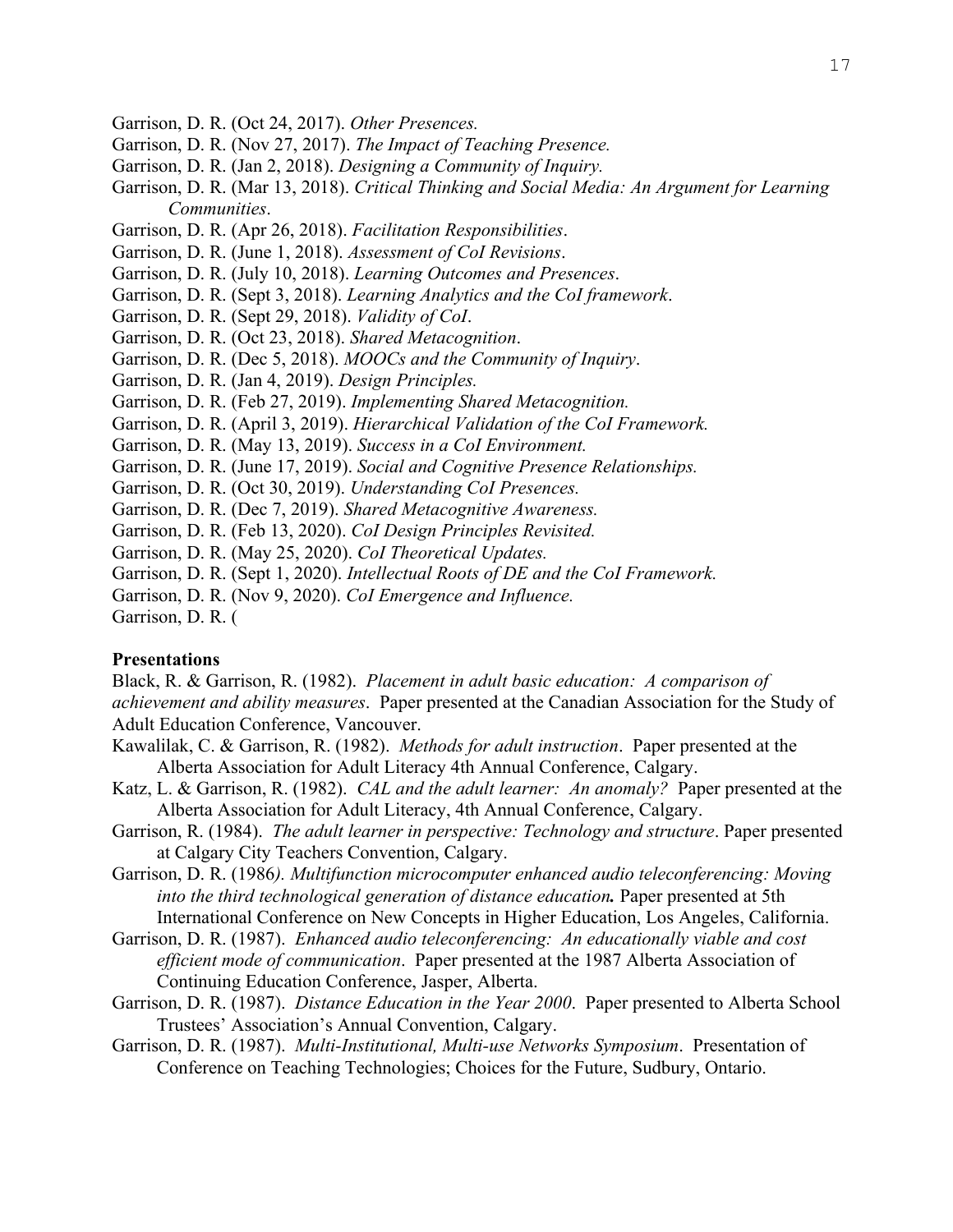- Baskett, H.K. & Garrison, D.R. (1987). Barriers to research and publishing: A report of a study of members of the CASAE, *Canadian Association for the Study of Adult Education 6th Annual Conference*, Hamilton.
- Garrison, D. R. (1988). *Facilitating self-directed learning: Not a contradiction in terms*. Paper presented to the Second North American Invitational Conference on Self-Directed Learning, Norman, Oklahoma.
- Garrison, D. R. (1988). *Future of distance education research*. Symposium presentation at the Canadian Association of Distance Education Conference, Banff, Alberta.
- Garrison, D. R. (1988). *Critical thinking in nursing education*. Seminar for Nursing Educators, Calgary.
- Garrison, D. R. (1988). *Critical thinking in adult education.* Alberta Association for Continuing Education Workshop, Edmonton.
- Garrison, D. R. (1989). *Research and publishing in adult education.* Kellogg Faculty Seminar, Orlando.
- Garrison, D. R. (1989). *Distance education issues in Alberta.* Conference on Distance Education in Alberta, Calgary.
- Garrison, D. R. (1989*). Education and the Third Age: Canadian and Japanese Perspectives.*  Invited response, Vancouver.
- Garrison, D. R. (1989). *Evolving directions in education.* Panel presentation at Mount Royal College distance education workshop, Calgary.
- Garrison, D. R. (1989). Diversifying instructional methods. CAUCE Annual Conference, Calgary.
- Kristjanson, R., Alexander, S., Garrison, R. & Archer, W. 91989). *The certificate in adult and continuing education consortium: A model for cooperative program development*. Canadian Association for University Continuing Education Annual Conference, Calgary.
- Garrison, D. R. (1989). *Self-Directed Learning.* CASAE Seminar, Ottawa.
- Garrison, D. R. (1989). *Audio Teleconferencing and Distance Education.* Teleconference seminar to University of New Mexico Faculty and Students, Albuquerque.
- Garrison, D. R. (1989). *Training Distance Education Personnel.* AACE Fall Workshop, Edmonton.
- Garrison, D. R. (1989). *Computers in Distance Education,* The University of Calgary Microcomputer Show and Symposium, Calgary.
- Garrison, D. R. (1990). *Distance education in transition*. Invited presentation to the
- Canadian Association for Distance Education Annual Conference, Quebec City.
- Garrison, D. R. (1991). *Self-directed learning and critical thinking in adult education*. Invited presentation to the Computer Education Society of Alberta, Calgary.
- Garrison, D. R. (1991). *Instructional design for distance education.* Panel presentation to distance education conference/workshop, Saskatchewan.
- Garrison, D. R. (1992). *An analysis of the control construct in self-directed learning*. The Sixth International Self-Directed Learning Symposium, Florida.
- Garrison, D. R. (1993). *Thinking and approaches to learning.* Returning to Learning Conference. The University of Calgary.
- Garrison, D. R. (1993). *Research perspectives in adult education*. Chair, Symposium at Commission of Professors of Adult Education Annual Meeting, Dallas, November.
- Garrison, D. R. (1993). *Strengthening university support for adult education graduate programs*. Opening Panel Discussion at Commission of Professors of Adult Education Annual Meeting, Dallas, November.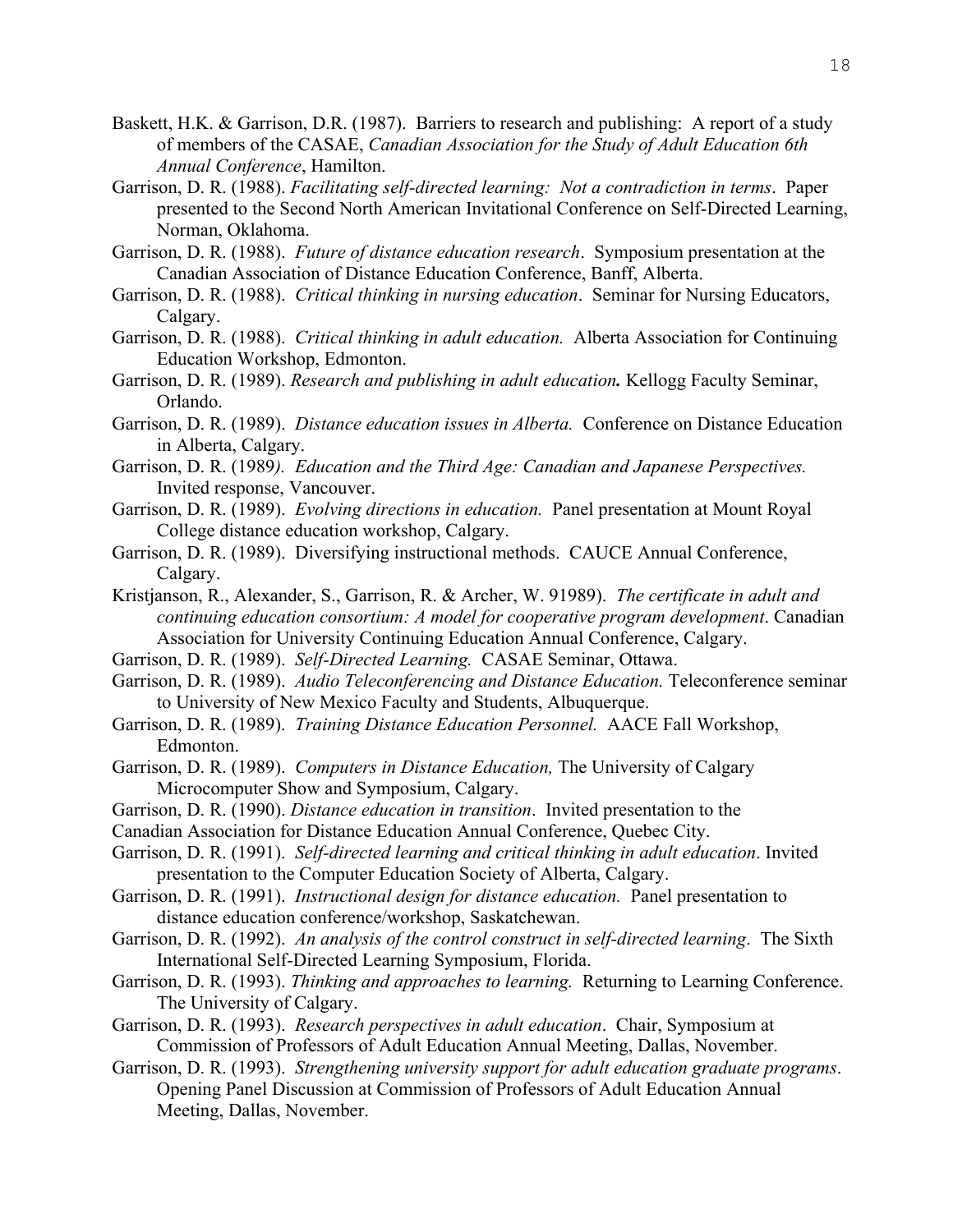- Brook, P. & Garrison, D. R. (1993). *Design of the first session: Faculty preferences*. American Association for Adult and Continuing Education Annual Conference, Dallas, November.
- Magnusson, K., Garrison, D. R. & Andrews, J. (1993). *Profiles of teaching excellence in higher education: A pilot study and conceptual organization*. Canadian Society for the Study of Higher Education Annual Conference. Ottawa: Carleton University.
- Anderson, T. & Garrison, D. R. (1994). *Student approaches to learning in an audio teleconference supported distance education context*. Paper session presentation at the American Educational Research Association Annual Conference, New Orleans, April.
- Shale, D. & Garrison, D. R. (1994). *Instructional design in distance education*. Canadian Association for Distance Education Annual Conference, Vancouver, May.
- Garrison, D. R., Andrews, J. & Magnusson, K. (1994). *Approaches to teaching and learning: A study of excellent teachers and their students*. Canadian Society for the Study of Higher Education Annual Conference, Calgary, June.
- Andrews, J., Garrison, D. R. & Magnusson, K. (1994). *The teaching and learning transaction in higher education*. International Symposium and Exhibition on Teaching and Learning, Calgary, June.
- Garrison, D. R. (1994). *Lifelong education and extension at The University of Calgary*. Invited presentation at the International Symposium on "Lifelong Education and University Extension Programs", Hokkaido University of Education, Tokyo, December.
- Andrews, J., Garrison, D. R. & Magnusson, K. (1995). *The teaching and learning transaction in higher education: A study of excellent instructors and their students*. Paper session presentation at the American Educational Research Association Annual Conference, San Francisco, April.
- Garrison, D. R. (1995). Teachers as adult learners. Sir Winston Churchill High School, Calgary, March.
- Garrison, D. R. (1995). *Instructional designers and university faculty.* Panel discussion for CADE Professional Development Teleconference, March.
- Garrison, D. R., & Magnusson, K. (1995). *Motivational conditions for critical thinking.* Mount Royal College, May.
- Garrison, D. R. & Magnusson, K. (1995). *Facilitating critical thinking workshop.* Mount Royal College, August.
- Garrison, D. R. (1995). *Self-regulated learning.* National Energy Board Seminar, Banff, October.
- Garrison, D. R. (1995*). Making technology meaningful in an educational context.* AACE/ADETA presentation, Calgary, November.
- Garrison, D. R. (1995). *Self-regulated and meaningful approaches to learning.* University of Calgary workshop, November.
- Andrews, J., Garrison, D. R. & Magnusson, K. (1996). *Towards evaluating teaching excellence in higher education: Conceptualization and instrumentation.* Paper presented at the CSSHE Annual Conference, May, St. Catharines, Ontario.
- Fabro, K. G. & Garrison, D. R. (1996). *Computer conferencing communication and cognitive development.* Paper presented at the Canadian Association of Distance Education Conference, Moncton, New Brunswick, May.
- Garrison, D. R. (1997). *What emerging technologies are most likely to support the new educational paradigm?* Panel discussion. The 18th ICDE World Conference, Penn State University, June.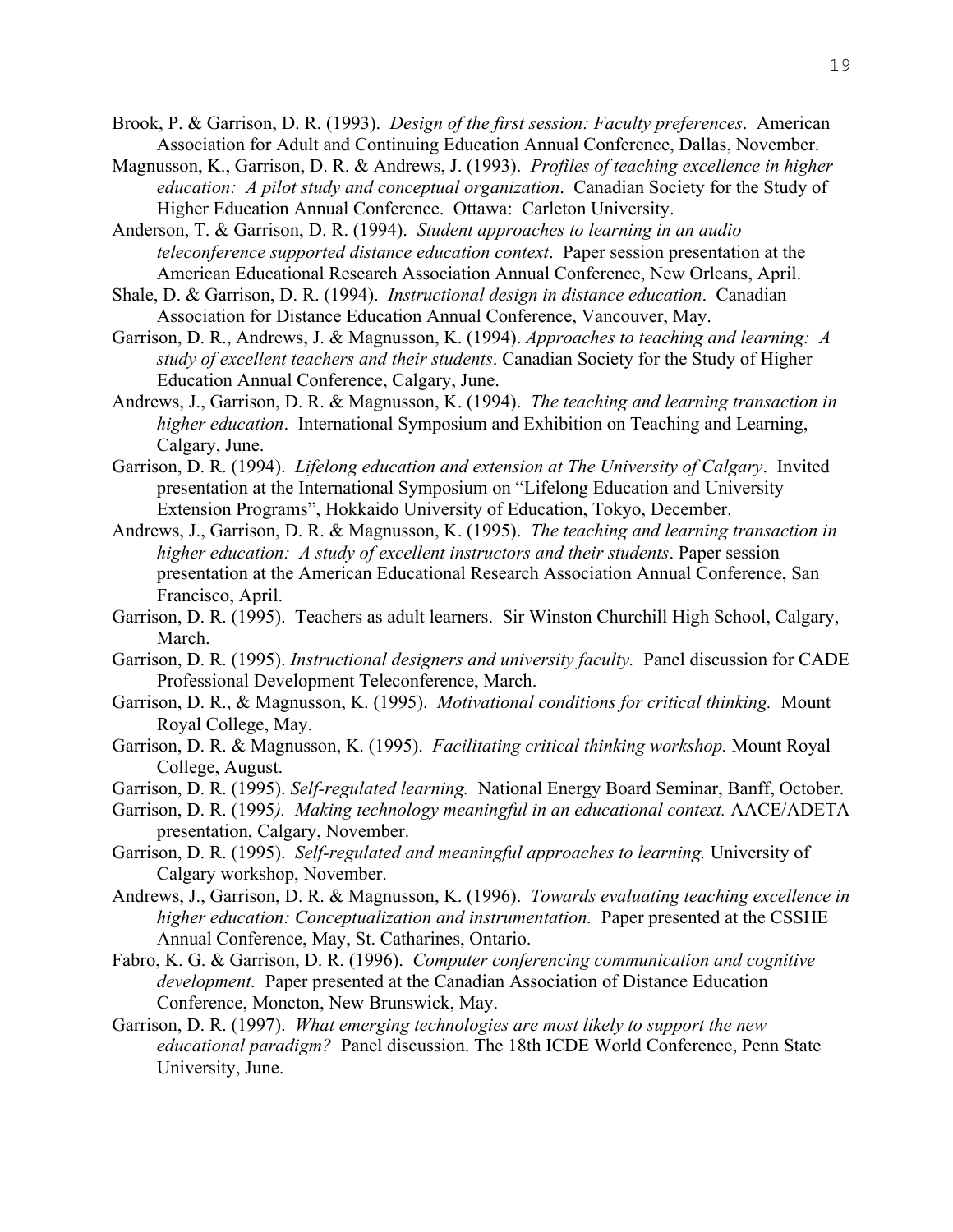- Garrison, D. R. (1998). *Rethinking the teaching-learning transaction: Adult learning in higher education*. University of Alberta Teaching and Learning Effectiveness Workshop, Edmonton, January.
- Garrison, D. R. (1998). *Mainstreaming distance education: Strategic approaches to adopting disruptive technologies*. Invited presentation, Telelearning 98, October, Portland, Oregon.
- Garrison, D. R., & Percival, A. (1999). *The Prairie Symposium on Research on Continuing Education*. 46<sup>th</sup> Annual Conference of the Canadian Association for University Continuing Education, June, Winnipeg.
- Garrison, D. R. (1999). *An Introduction to Critical Analysis: Examining Both Quantitative and Qualitative Summaries and Findings*. Invited presentation, Summer Institute for CME Research: Developing Expertise in the Investigation and Evaluation of Physician Learning and Change, June, Calgary.
- Garrison, D. R., Anderson, T., & Archer, W. (1999). *Critical thinking in a text-based environment: Computer conferencing in higher education*. 8th International Conference on Thinking, Edmonton, July.
- Garrison, D. R. (2000). *Implication of virtual universities for the University of Alberta*. Reaction panel to presentation by Sir J. Daniel. University of Alberta, January.
- Garrison, D. R., Anderson, T., & Archer, W. (2000). *Group learning on-line: Can higher education be facilitated in a text-based environment?* AMTEC 2000 Conference, Vancouver, May.
- Anderson, T., Rourke, L., Garrison, D. R., Archer, W. (2001). *Assessing Teaching Presence in Computer Conferencing Context*. Paper presented to the American Educational Research Conference, Seattle, April.
- Garrison, D. R., & Anderson, T. (2002). *Understanding higher education in a CMC context: Current research and a peak into the future*. Invited research seminar. University of Sydney, Sydney, Australia, February.
- Pilling-Cormick, J., & Garrison, D. R. (2003). *The missing link: Exploring the connections between self-directed learning and other fields of research*. The 17th International Self-Directed Learning Symposium, Cocoa Beach, February.
- Garrison, D. R. (2003). *Applying a community of inquiry model to online learning*. ADETA Teleconference, Calgary, March.
- Bernard, R. M., Clark, R. E., Cobb, T., Morrison, G., & Garrison D. R. (Chair) (2003). Symposium; *Is distance education equivalent to classroom instruction: A meta-analysis of the empirical literature*. American Educational Research Association Annual Conference, Chicago, April.
- Garrison, D. R., Kanuka, H., & Hawes, D. (2003), *Blended learning: Archetypes for effective undergraduate learning experiences*. STLHE Annual Conference, Vancouver, June.
- Cleveland-Innes, M., & Garrison, D. R. (2003). *Student Role Adjustment in Online Communities of Inquiry*. Canadian Association of Distance Education Annual Conference, St. John's, June.
- Anderson, T., & Garrison, D. R. (2003). *Best practices in e-learning*. Keynote presentation, Online Learning Conference, University of Calgary, August.
- Garrison, D. R. (2003). *Blended learning: Changing the dynamics of higher education*. Invited presentation, Centre for Distributed Learning, University of Saskatchewan, October.
- Cleveland-Innes, M., & Garrison, D. R. (2003). Facilitating s*tudent role adjustments in online communities of inquiry.* The Ninth Sloan-C International Conference on Asynchronous Learning Networks, Orlando, November.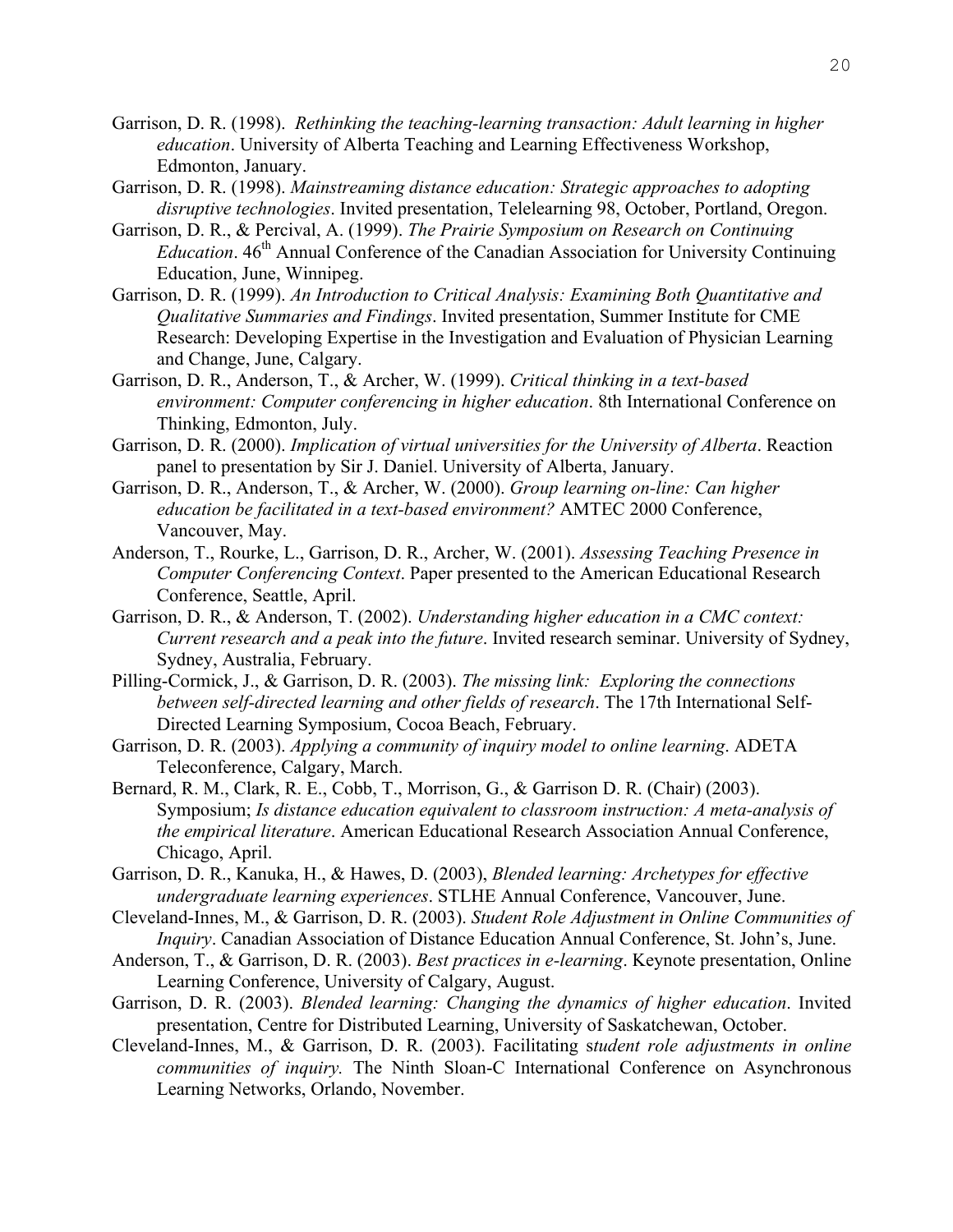- Garrison, D. R., & Kanuka, H. (2004). *Blended learning and strategic leadership: Innovation and transformation in higher education*. Technology and Learning Conference, Ottawa, February.
- Kanuka, H., & Garrison, D. R. (2004). *Facilitating cognitive presence in the online classroom*. International Consortium of Educational Developers, Ottawa, June.
- Campbell, K., Curry, J., Garrison, D. R., Kanuka, H., & Kirby, D. (Chair). (2004). *Reshaping of Higher Education Learning Experiences through Technology*. CSSHE Annual Meeting, Winnipeg, May/June.
- Garrison, D. R. (2004). Invited to participate in a SSHRC funded deliberative inquiry forum at the University of Calgary, May.
- Garrison, D. R. (2004). Presented at the New Ways and New Technologies: Social Sciences and Humanities Research in a Digital Age Conference. SSHRC Image, Text, Sound, and Technology Grant. Calgary.
- Cleveland-Innes, M., & Garrison, D. R. (2004). *Becoming an online learner.* The Tenth Sloan-C International Conference on Asynchronous Learning Networks, Orlando, November.
- Garrison, D. R. (2005). *Blended learning policy and leadership*. Sloan Invitational Blended Learning Workshop, Chicago, April.
- Cleveland-Innes, M., & Garrison, D. R. (2004). *Higher-order learning in online communities of inquiry: Identifying required student adjustment to cognitive, social and teaching presence*. Canadian Association for Distance Education Conference, Toronto, June.
- Vaughan, N., & Garrison, D. R. (2005). *Blended learning in a faculty learning community*. Canadian Association for Distance Education Annual Conference, Vancouver, May.
- Cleveland-Innes, M., & Garrison, D. R. (2005). *Online learning: Interaction is not enough*. Canadian Association for Distance Education Annual Conference, Vancouver, May
- Cleveland-Innes, M., & Garrison, D. R. (2005). *Student role adjustment and higher order learning in online communities of inquiry*. AMTEC, Calgary, May.
- Garrison, D. R. (2005). *Strategic leadership and technological innovation in higher education*. Keynote presentation to the CSSHE Conference, London: Ontario, May.
- Garrison, D. R. (2005). *Inquiry approaches to learning*. University of Calgary Information Resources Planning Day. Calgary, August.
- Garrison, D. R. (2005). *Web-based learning: Theory and research*. Canadian Association of Continuing Health Education Conference. Calgary, September.
- Garrison, D. R. (2005). Inquiry and Blended Learning. Invited presentation to CCUPIDS, Canmore, September.
- Vaughan, N., & Garrison, D. R. (2005). *Blended learning in a faculty learning community*. Educause Conference, Orlando, October.
- Garrison, D. R., & Vaughan, N. (2005). Inquiry and blended learning at the University of Calgary. Invited presentation to the University of Manitoba, Winnipeg, November.
- Cleveland-Innes, M., & Garrison, D. R. (2005). *Teaching presence in online communities of inquiry: What learners need from facilitators in online environments*. The 11th Sloan-C International Conference on Asynchronous Learning Networks, Orlando, November.
- Garrison, D. R., Shea, P., & Haythornthwaite, C. (2006). *Cognitive, social and teaching presence to support collaboration*. Invited presentation at Sloan-C Online Workshop, March.
- Garrison, D. R. (2006). *Blended learning: Pedagogic principles and guidelines*. Invited presentation at Sloan-C Workshop on Blended Learning and Higher Education. Chicago, May.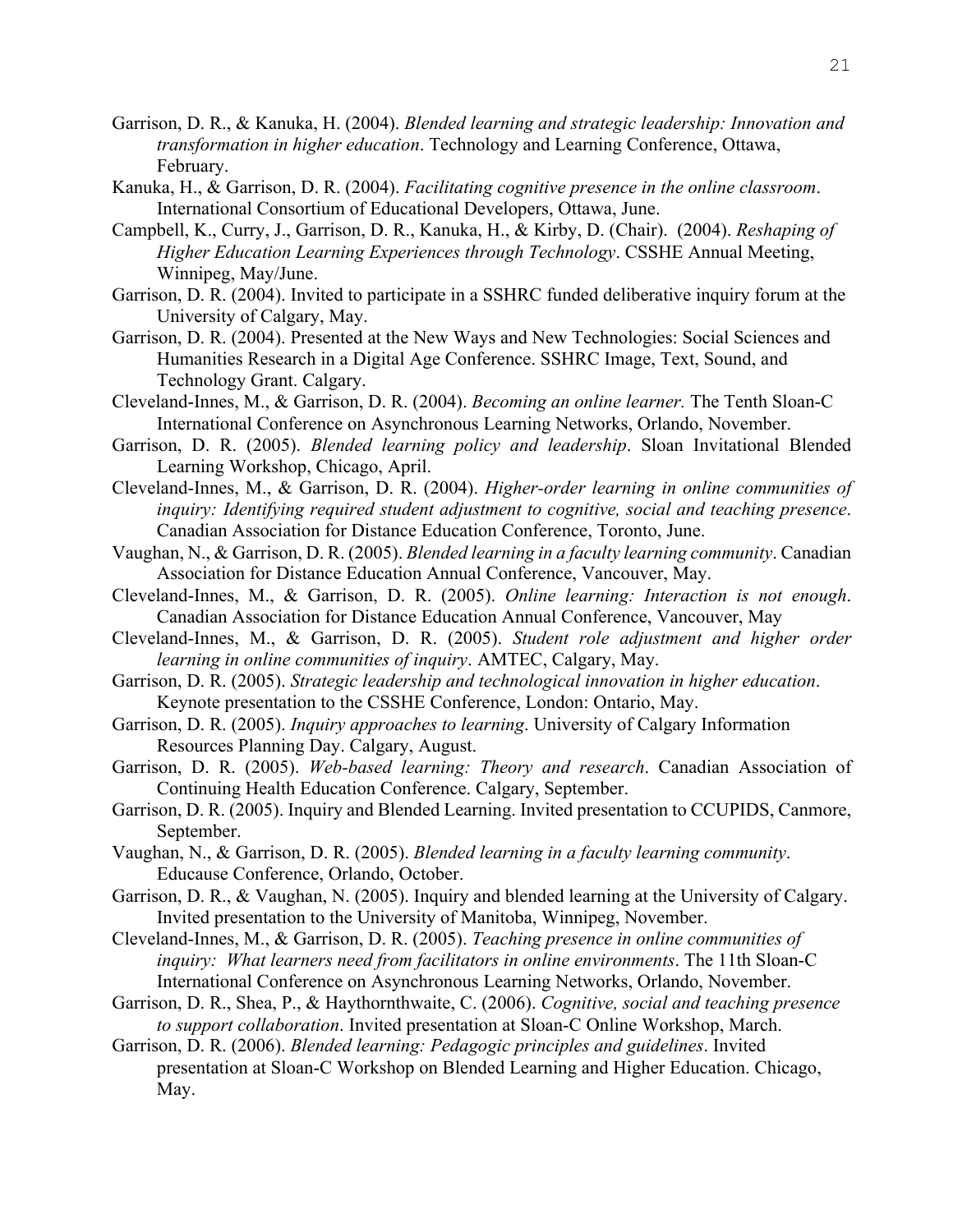- Weible, J., Pedersen, R., Vaughan, N., Marini, A., & Garrison, D. R. (2006). *Building a community to serve a community*. Society for Teaching and Learning in Higher Education Annual Conference, Toronto, June.
- Garrison, D. R., Vaughan, N. (2006). *Blended learning at the University of Calgary*. Invited presentation to the First Annual Blended Learning Conference. University of Hertsfordshire, UK, June.
- Garrison, D. R., Vaughan, N. (2006). *Community of inquiry: Framework for blended and online learning in higher education*. Invited presentation to the Academic Impressions Conference, Orlando, October.
- Vaughan, N., & Garrison, D. R. (2006). *Many faces of blended learning communities*. Invited presentation to the Academic Impressions Conference, Orlando, October.
- Vaughan, N., & Garrison, D. R. (2006). *Inquiry through blended learning (ITBL) Program*. Presentation to the International Society for the Scholarship of Teaching and Learning Conference, Washington, November.
- Garrison, D. R. (2006**).** *Learning in an online and blended environment: The community of inquiry framework*. Keynote presentation to International Conference e-Learning 2006, Bangkok, Thailand, December.
- Vaughan, N., & Garrison, D. R. (2007). *Blended learning and course redesign in higher education: Assessing the role of teaching presence from the learner perspective*. Presentation to the EDUCAUSE Learning Initiative (ELI) Annual Meeting, Atlanta, Georgia, January.
- Garrison, D. R., Vaughan, N. (2007). *Faculty support for blended course redesign.* Presentation to the Instructional Technology Council E-Learning Conference. Albuquerque, February.
- Garrison, D. R. & Vaughan, N. (2007). C*ommunity of inquiry framework for blended learning design*. Academic Impressions Web Conference, February.
- Vaughan, N., & Garrison, D. R. (2007). *Faculty development programs in blended and online learning communities*. Academic Impressions Web Conference, March.
- Garrison, D. R., & Vaughan, N. (2007). C*ommunity of inquiry: Framework for blended learning design*. LearnTel Video Conference, Australia & New Zealand, April.
- Vaughan, N., & Garrison, D. R. (2007). *Blended and online learning: Literature and models*. Faculty of Social Work Conference, Calgary, April.
- Garrison, D. R., & Vaughan, N. (2007). C*ommunity of inquiry: Framework for blended learning design*. TAFE Colleges & Universities Video Conference, Australia, April.
- Vaughan, N., Garrison, D. R., & Rourke, L. (2007). *Designing for student success in blended learning courses through the use of the NSSE Framework*. Second International Blended Learning Conference, University of Hertfordshire, UK, June.
- Garrison, D. R. (2007). *Evidence based research on blended learning*. Strategic conversations about blended learning: Transforming higher education. COHERE/CHERD Conference, York University, Toronto, October.
- Ice, P., Arbaugh, B., Diaz, S., Garrison, D. R., Richardson, J. Shea, P., & Swan, K. (2007). *Community of Inquiry Framework: Validation and Instrument Development*. The 13th Annual Sloan-C International Conference on Online Learning, Orlando, November.
- Cleveland-Innes, M., Swan, K., Garrison, D. R., Ice, P., & Shea, P. (2007). *Back to the future: What's next for the online community of inquiry model?* The 13th Annual Sloan-C International Conference on Online Learning, Orlando, November.
- Vaughan, N., & Garrison, D. R. (2007). *Blended learning and student engagement*. The 13th Annual Sloan-C International Conference on Online Learning, Orlando, November.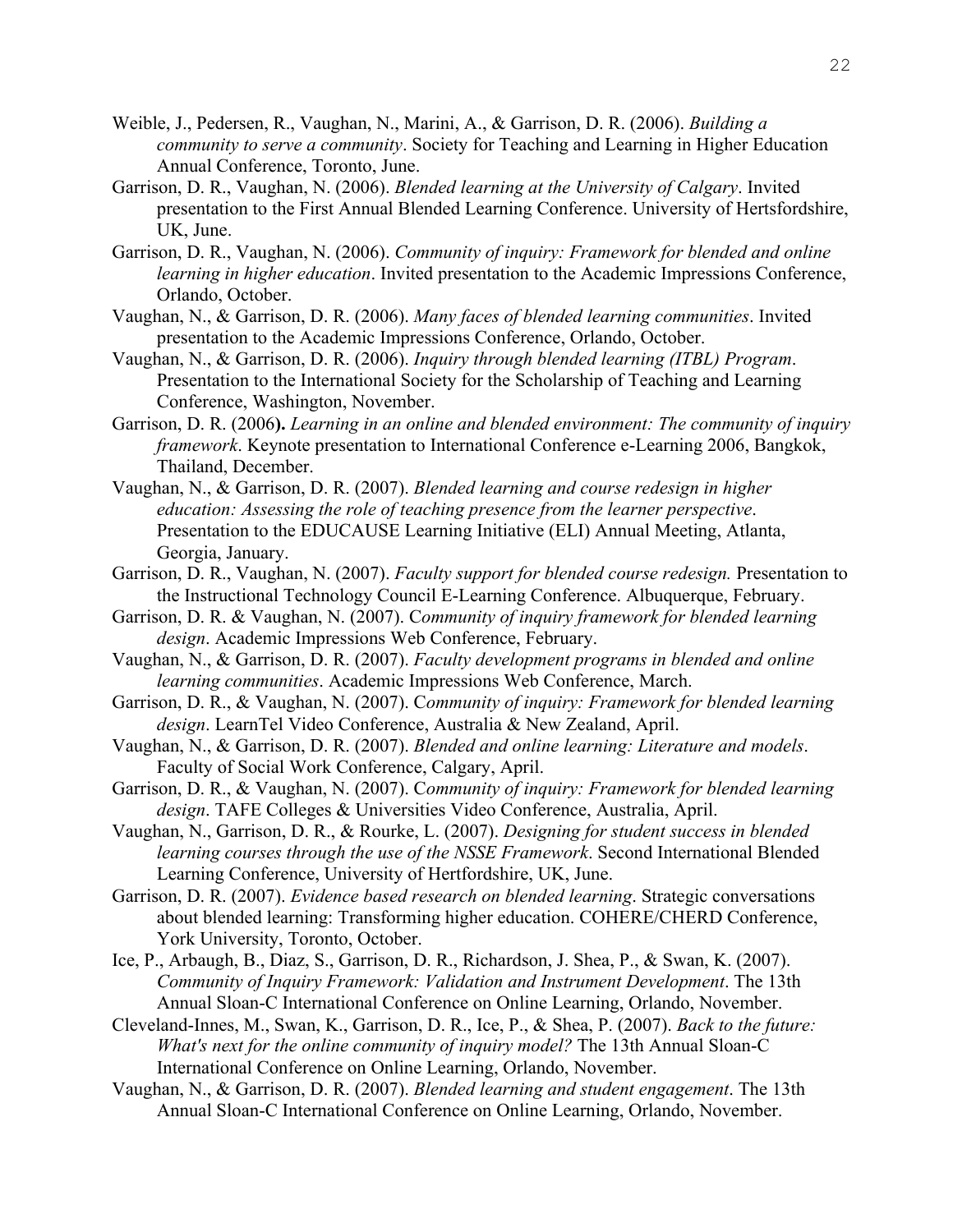- Garrison, D. R. (2007). Blended learning: Evidence based practice. DeVry Institute of Technology, Calgary, December.
- Vaughan, N., & Garrison, D. R. (2008). *Blended faculty community of inquiry: Linking leadership, course design, and evaluation.* EDUCAUSE Learning Initiative (ELI) Annual Meeting, San Antonio, Texas, January.
- Ice, P., Arbaugh, B., Diaz, S., Garrison, D. R., Richardson, J. Shea, P., & Swan, K. (2008). *The Community of Inquiry Framework: Development, Validation and Directions for Further Research*. American Educational Research Association Annual Meeting, New York, March.
- Arbaugh, B., Diaz, S., Garrison, D. R., Ice, P., Richardson, J. Shea, P., & Swan, K. (2008). *The Community of Inquiry Framework: Validation and Instrument Development.* Canadian Institute of Distance Education Research, Online Session, February.
- Cleveland-Innes, M., Swan, K., & Garrison, D. R. (2008). *Community connections: Implementing three presences in an online community of inquiry*. Pre-Conference Workshop, Canadian Network for Innovation in Education Conference, Banff, April.
- Akyol, Z., Garrison, D. R., & Vaughan, N. (2008). *Online and blended learning communities of inquiry: Examining teaching, social and cognitive presence patterns*. Canadian Network for Innovation in Education Conference, Banff, April.
- Akyol, Z., & Garrison, D. R. (2008). *Role of time on community of inquiry*. Canadian Network for Innovation in Education Conference, Banff, April.
- Arbaugh, B., Diaz, S., Garrison, D. R., Ice, P., Richardson, J. Shea, P., & Swan, K. (2008). *The Community of Inquiry Framework: Instrument development, validation and application.*  Canadian Network for Innovation in Education Conference, Banff, April.
- Kanuka, H., Garrison, R., & Archer, W. (2008). *Communities of Inquiry Update*. Panel Presentation to the International Society for the Scholarship of Teaching and Learning, Edmonton, October.
- Garrison, D. R. (2008). *Preparing for University Teaching*. Third Annual Supply Chain management Doctoral Students Colloquium, Calgary, October.
- Akyol, Z., & Garrison, D. R. (2009). *Online and Blended Learning Approaches and Outcomes*. The 7th Annual Hawaii International Conference on Education, Honolulu, January.
- Garrison, D.R., Ice, P. & Akyol, Z. (2009). *The Online Community of Inquiry Framework: A Review of the Research and Practical Implications*. The 7th Annual Hawaii International Conference on Education, Honolulu, January.
- Ice, P., Akyol, Z. & Garrison, D.R. (2009). *The relationship between instructor socioepistemological orientations and student satisfaction with indicators of the community of inquiry framework*. The 7th Annual Hawaii International Conference on Education, Honolulu, January.
- Akyol, Z., Garrison, D. R. & Ozden, Y. (2009). *Development of a community of inquiry in online and blended learning contexts*. World Conference on Educational Sciences, Cyprus, February.
- Akyol, Z., Vaughan, N. & Garrison, D. R., (2009). *The Impact of Course Duration on the Development of a Community of Inquiry*. CAL'09 Learning in Digital Worlds*,* Brighton, UK, March.
- Garrison, D. R. (2009). *Exploring the dynamics of a blended learning experience*. Keynote presentation to The Fourth International Blended Learning Conference, Hertfordshire, UK, June.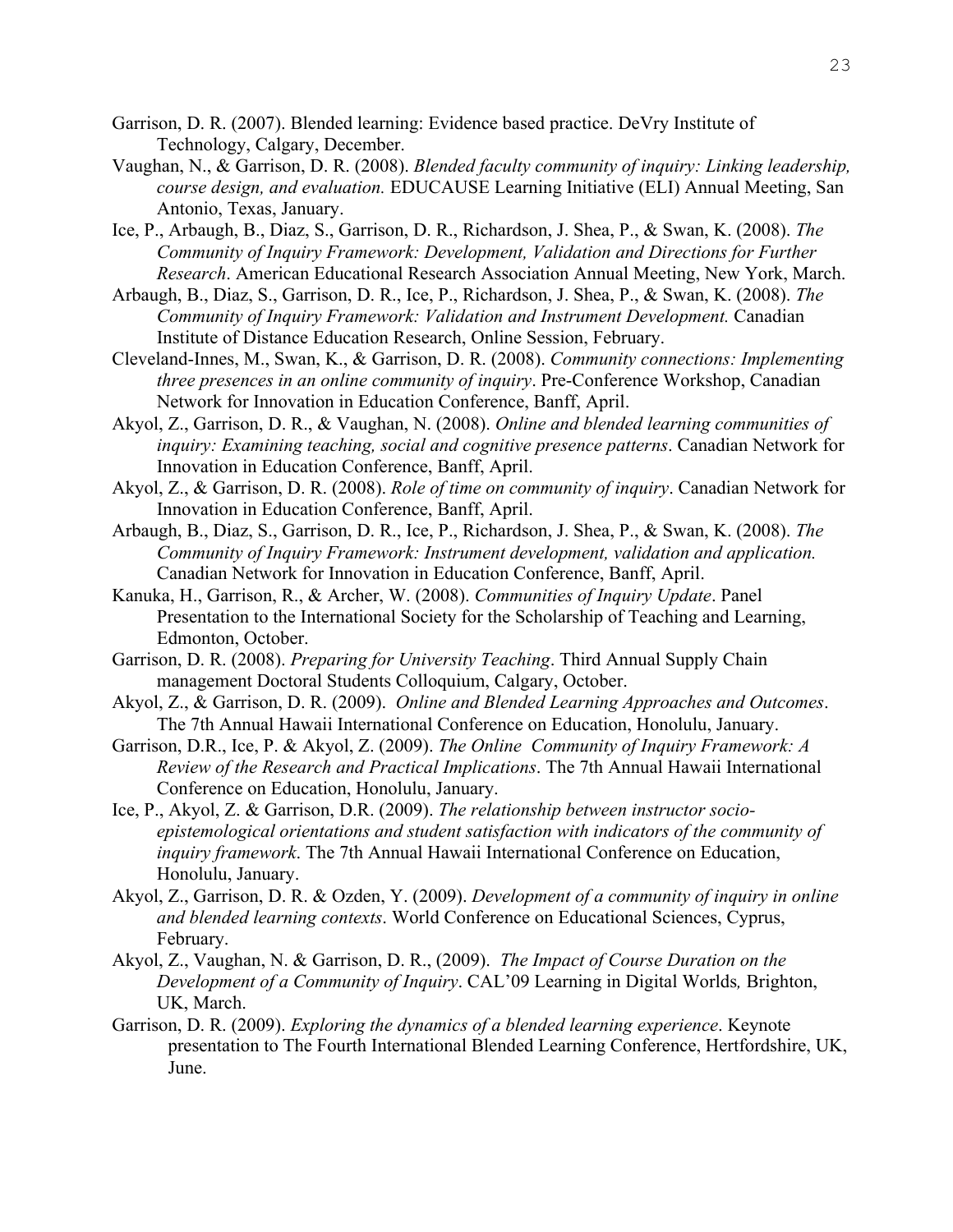- Garrison, D. R. (2009). *Focus on the learner's perspective: Emerging models*. Invited Conference Forum. 25th Annual Conference on Distance Teaching & Learning, Madison, Wisconsin, August.
- Garrison, D. R. (2009). *Blended learning in higher education*. Author discussions at the 25th Annual Conference on Distance Teaching & Learning, Madison, Wisconsin, August.
- Garrison, D. R. & Vaughan, N. (2009). *Blended learning*. Jossey-Bass Online Teaching & Learning Conference, October.
- Garrison, D. R. (2009). *Dynamics of the CoI*. Panel on the Community of Inquiry Framework: 10 years old and going strong. Sloan International Conference on Online Learning, Orlando, October.
- Vaughan, N. & Garrison, D. R. (2009). *Exploring the dynamics of a blended learning experience: Blended learning in higher education : Recent developments and implications for practice*. Connect For Success: Collaborating Today For Tomorrow's Accounting Classroom Workshop, Calgary, November.
- Garrison, D. R. (2009). *Blended learning in higher education: Future directions*. Online presentation to the University of Alaska, Calgary, December.
- Garrison, D. R. (2010). *The evolution of distance education: In the context of online and blended learning*. Keynote presentation to Universite Laval –  $25<sup>th</sup>$  anniversary, Calgary, April.
- Vaughan, N. & Garrison, D. R. (2010). *Teaching presence: Creating and sustaining communities of inquiry in blended learning environments*. EDUCAUSE Learning Initiative Keynote Online Fall Focus Session, September.
- Garrison, D. R. (2010). *Transformations and improved practices in 21st century higher and distance education*. Invited keynote presentation at the XV International Congress on Technology and Distance Education, Costa Rica, November.
- Akyol, Z., Garrison, D. R. & Vaughan, N. (2011). *The Development of a Metacognition Questionnaire: In the Context of an Online Community of Inquiry*. Congress of the Humanities and Social Sciences (Canadian Society for the Study of Higher Education), Fredericton, NB, May/June.
- Garrison, D. R. (2013). *The Community of Inquiry Framework*. (2013). Invited video conference presentation (guest professor) to several medical schools (Phoenix, Tucson, Portland, Calgary), September.
- Vaughan, N. D., Cleveland-Innes, M., & Garrison, D. R. (2014). *Teaching in blended learning environments: Creating and sustaining communities of inquiry*. CIDER Session, Online, May.
- Befus, M., Cleveland-Innes, M., Garrison, D. R., Koole, & Vaughan, N. (2014). *Community of Inquiry Meta-Analysis: Research and Community.* CNIE Conference, May, Kamloops.
- Cleveland-Innes, M., Garrison, D. R., & Vaughan, N. D. (2015). *Introduction to the CoI Webinar Series*. CIDER Session, Online, September.
- Cleveland-Innes, M., Vaughan, N., Garrison, D. R., & Stenbom, S. (2014). *Teaching Strategies and Design for Online and Blended Learning*. The European Distance and E-Learning Network (EDEN) Workshop, October, Oxford, GB.
- Akyol, Z. & Garrison, D. R. (2015). *The Development of a Shared Metacognition Construct and Survey Instrument for Communities of Inquiry*. CIDER Session, Online, April.
- Garrison, D. R., Cleveland-Innes, M., & Vaughan, N. D. (2015). *CoI Classroom and Institutional Leadership*. CIDER Session, Online, June.
- Vaughan, N. D., & Garrison, D. R. (2016). *Teaching in blended earning environments: Creating and sustaining communities of inquiry*. ELI Online Course, May.